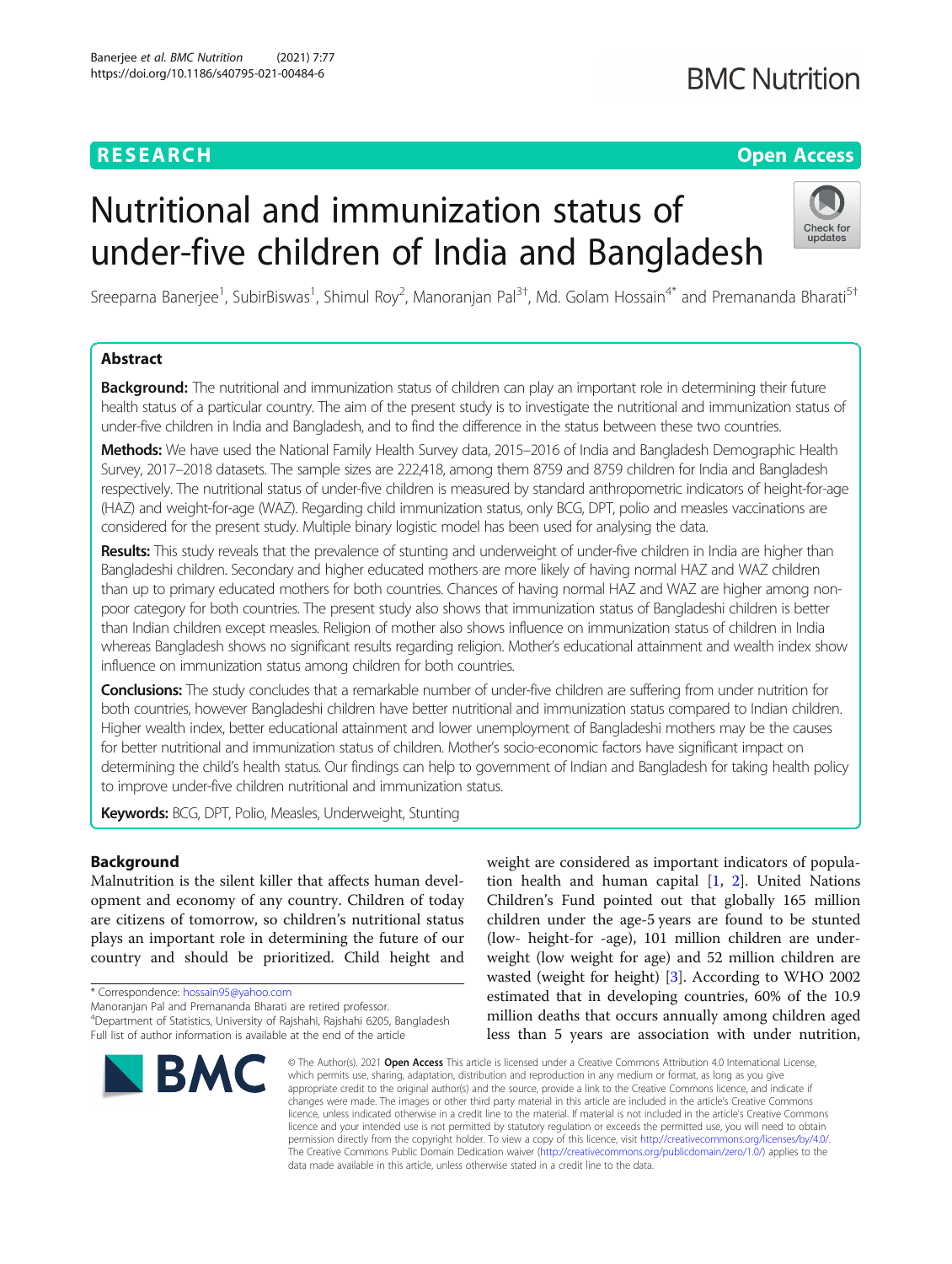approximately 25% of deaths in under five occur in India alone which is association with improper feeding practices [\[4](#page-9-0)]. Indian children are shorter than elsewhere in the developing world at similar level of economic development [\[1](#page-9-0)]. According to the recent report of Global Hunger Index 2020, revealed that India ranking 94th out of 107 countries with a score 27.2, and has the third highest score in Asia [[5\]](#page-9-0). As of 2015–2016, more than a fifth (21%) of children in India suffered from wasting (low weight for height) and progression regarding stunting (low height for age), down by 20% since 2005, the rate still stands at a staggering 38.4%. Underweight rate is reduced by 16% since 2005 but even that progress leaves India with a relatively high rate of 35.7% [\[6](#page-9-0)].

India being a principal producer and exporter of vaccines, but still, it is home to one-third of the world's under- five children with no immunization [\[7,](#page-9-0) [8\]](#page-9-0). The South Asian countries was home to 1.8 of the 6 million babies who died within twenty- eight days of birth in 2015 [\[9\]](#page-9-0). The research depicts that the number of deaths from measles fell from more than 535,000 in 2000 to approximately 139,000 in 2010. Approximately half of these deaths occurred in India attributed to lower vaccination rates [\[10\]](#page-9-0). Approximately, three million children die annually due to vaccine preventable diseases in developing countries [\[11](#page-9-0)]. More than 85% of children from Nepal and Bangladesh were fully immunized compared to 43.6% from India [[9](#page-9-0)]. Child immunization status is as important as child nutritional status. Many studies revealed that child immunization and nutritional status depends on parent's socio-economic status [\[12](#page-9-0)–[14](#page-9-0)]. Various research revealed that Gender of the child, family income and parental education have significant impact on immunization status of children [\[15](#page-10-0)–[22\]](#page-10-0).

By 2050, 25 million more children than today will suffer from malnourishment [[23\]](#page-10-0). Bangladesh ranks 77th among 107 countries with a score 20.4 [\[5\]](#page-9-0), and India, Nigeria and Pakistan are considered as the home to almost half (47.2%) of all stunted children. Largest numbers of children who are stunted are from India (46.6 million), Nigeria (13.9) and Pakistan (10.7 million). Prevalence of wasting is also extremely high in these three counties; India (25.5 million) and Nigeria (3.4 million) also Indonesia (3.3 million) [\[24\]](#page-10-0). In developing nations, 98% of world's undernourished people and two third of developing countries' unprivileged people stay in Bangladesh, China, Democratic Republic of Congo, Ethiopia, India, Indonesia, Pakistan and among them India and China together account for 40% [\[25\]](#page-10-0).

In Bangladesh, death rate among children under the age 5 declined from 133 per 1000 live births in 1993 to 46 per 1000 in 2014 [\[26](#page-10-0)]. Recently Bangladesh has experienced a vigorous economic growth, with the 20th highest average increase (6.3%) in gross domestic product of any country globally since 2008 and its GDP is projected to be the 41st largest by 2020 (International Monetary Fund 2016) [\[27\]](#page-10-0).

This prolonged period of economic growth has connection to the improvements in child health [\[28\]](#page-10-0).

Child growth and development are highly influenced by living standard, socio-economic, and demographic factors, cultural and climatic factors that can vary across the nations [[29](#page-10-0), [30\]](#page-10-0). A large number of studies reported the impact of early childhood malnutrition in developing countries [[31](#page-10-0)–[37\]](#page-10-0). Many studies explored that more childhood deaths occurred in low and middle-income countries [\[38\]](#page-10-0). An important factor for preventing diseases and death in childhood is immunization, which plays a crucial role in dropping down the child mortality rates globally [\[39](#page-10-0), [40](#page-10-0)]. The Bangladesh Demographic and Health survey 2004 depicts that higher level of maternal education are associated with lower risk of underweight among children [[41](#page-10-0)]. Paternal education also has significant impact in determining the status of child health [\[14,](#page-9-0) [42\]](#page-10-0). Many research revealed the reasons for the poor immunization status of children in developing countries [[8,](#page-9-0) [21](#page-10-0), [43](#page-10-0), [44](#page-10-0)]. Some of the research revealed that lack of knowledge concerning the vaccine preventable diseases, the reason of immunization, age at which the child should start and complete immunization was associated with the lower immunization status among children in developing countries [\[22,](#page-10-0) [44\]](#page-10-0).

Vaccines can develop the immune system and also improve overall health and nutrition. A multi-country level study reported that incomplete vaccinations had cusses for stunting underweight and wasting among under -five children in different countries including Bangladesh [\[45](#page-10-0)].

## Key research questions

- (i) How many under-five children in India and Bangladesh are suffering from under nutrition?
- (ii) What is immunization status of under-five children in India and Bangladesh?
- (iii) Is there any difference and/or similarities in nutritional and immunization status among underfive children between two countries?
- (iv) Has mother's socio-economic background impact on child's nutritional status and immunization status for both countries?

The aim of the present study is to investigate nutritional and immunization status among under-five children of India and Bangladesh. In addition, we want to look the difference in nutritional and immunization status among under-five children between India and Bangladesh.

## Methods

## Study area and population

The data of the National Family Health Survey (NFHS-4 of 2015–2016) of India and Bangladesh Demographic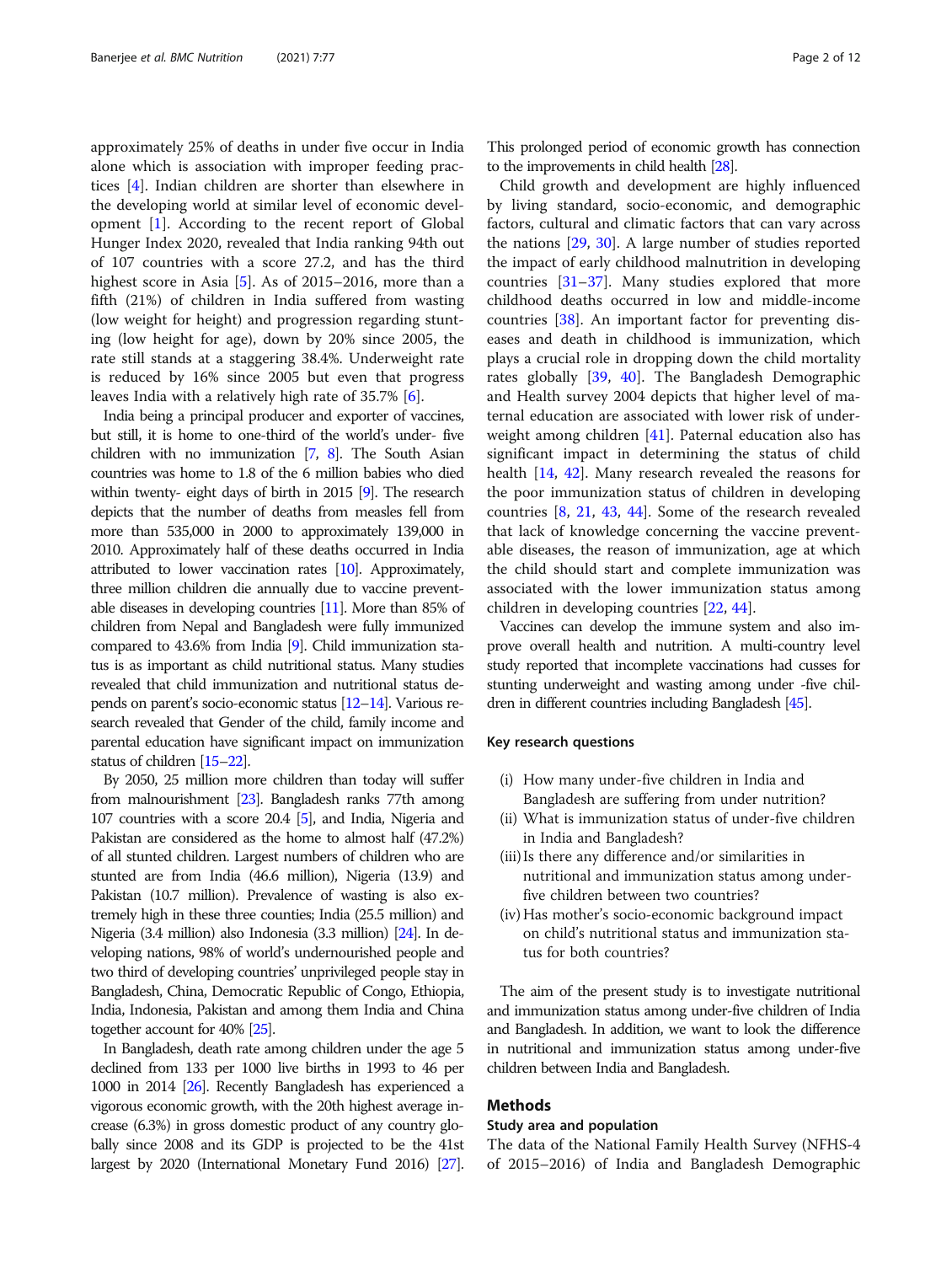and Health Survey (BDHS-2017-2018) of Bangladesh are used for this study. It provides information on various socio-economic and demographic variables of women aged 15–49 years and their children aged 0–59 months, however, in the present study we considered children aged 1–59 months, as the sample size of 0 months age is very small in both the countries.

## Data collection procedures

NFHS-4 fieldwork is carried out in two phases (20 January 2015 to 4 December 2016). The sample size is 628,900 households. However, the Interviews are successfully completed only in 601,509 households. Among 723,875 evermarried women aged 15–49 years, 699,686 women are interviewed. All the states of India are included in the study and all the Union Territories except Delhi are excluded from the study. In the present study, we consider only those women aged 15–49 years, who conceived baby within last 5 years. The respondents provide information regarding socio economic and demographic factors both for women and men. All the selected women and men are members of the sampled households or visitors who stayed in the sampled households the night before the survey. NFHS-4 canvasses four types of questionnaires namely the household questionnaire, the women's questionnaire, the men's questionnaire and biomarker questionnaire. As this study is related to women's and her child, the analysis is restricted to the woman's questionnaire only. For children under 5 years, information on age is collected by birth certificate. Height and weight are measured for children aged 1–59 months. The Seca 874 digital scales used to measure the weight of the children [[6](#page-9-0)].

In Bangladesh (BDHS-217-2018) field work is carried out in five phases, each about 4 weeks in duration. Data collection starts on 24 October 2017 and ends on 15 March 2018. Here the sample size is 20,160, which is much less than the sample size taken in India. However, the interviews are successfully completed in 19,457 households. Among 20,376 ever-married women aged 15–49 years, 20,127 women are interviewed. BDHS-2017-2018 canvasses five types of questionnaires: household questionnaire, the women's questionnaire (ever-married women aged 15–49 years), biomarker questionnaire, verbal autopsy questionnaire to collect data on causes of death among children under age 5 and the community questionnaire. In the present study, we restrict our study only to women questionnaire. In the present study the sample size consists of 231177children, of which 222,418 are from India and 8759 are from Bangladesh. The present study mainly focuses on the health status of children with respect to socio-economic and demographic factors of mother. It is a comparative as well as ex-post-facto research.

## Measurement of nutritional and immunization status

Child malnutrition is measured by standard anthropometric indicators of height-for-age (HAZ) and weightfor-age (WAZ). These two anthropometric measurements are commonly used as proxy for child malnutrition [\[46](#page-10-0)]. Stunting is defined as low height for age while underweight is low weight for age. A child is considered as stunted if the child's HAZ score falls below minus two times the SD below the median of the WHO reference population, where SD means standard deviation. Similarly, A child is considered as underweight, if the child's WAZ score falls below minus two times the SD below the median of the WHO reference population [[47](#page-10-0), [48\]](#page-10-0). Among the child immunization variables, only BCG, DPT, polio and measles vaccinations are considered.

The details explanation of survey design, sampling technique, data collection procedure, measuring system, validity of the measurement and quality control have been found elsewhere in IIPS [[6\]](#page-9-0) for NFHS-4 and NIPORT-2020 [[49](#page-10-0)] for BDHS 2017–2018.

## Outcome variable

The outcome (dependent) variable of this study is child's nutritional and immunization status. Nutritional status is measured by (i) stunting ('Yes' is coded as 1; 'No' as 0) and (ii) underweight ('Yes' is coded as 1; 'No' as 0). Similarly, the immunization status of BCG, DPT, polio, and measles are measured by the binary variable taking values 0 for 'No' and 1 'Yes', where 'Yes' means the vaccine has been taken and 'No' means the vaccine has not been taken.

### Independent variable

The independent variables taken for the study are the six socio-economic and demographic factors. Those are educational attainment of mother (up to primary level, at secondary level and higher than secondary level), residential pattern (rural and urban), mother's occupation (not working, professional, sales, agriculture work, other work), religion (Hindu, Muslim, and other religious group, which includes Christians, Jains, Buddhists etc.), wealth index (poor and nonpoor) and number of children (1 or 2; more than 2 children). The above variables have been selected on the basis of a previous study [\[50\]](#page-10-0) and availability in NFHS-4 and BDHS 2017–2018 datasets.

## Statistical analysis

Frequency distribution is used to determine the prevalence of nutritional and immunization status. Multiple binary logistic regression model is utilized to find associated factors of children nutritional and immunization status. Value of  $p < 0.05$  is considered as statistically significant in the analysis. All statistical analyses are performed using SPSS (IBM Version 21).

## Results

A total number of 231,177 under-five children are considered as sample. The mean ages of children are 30.02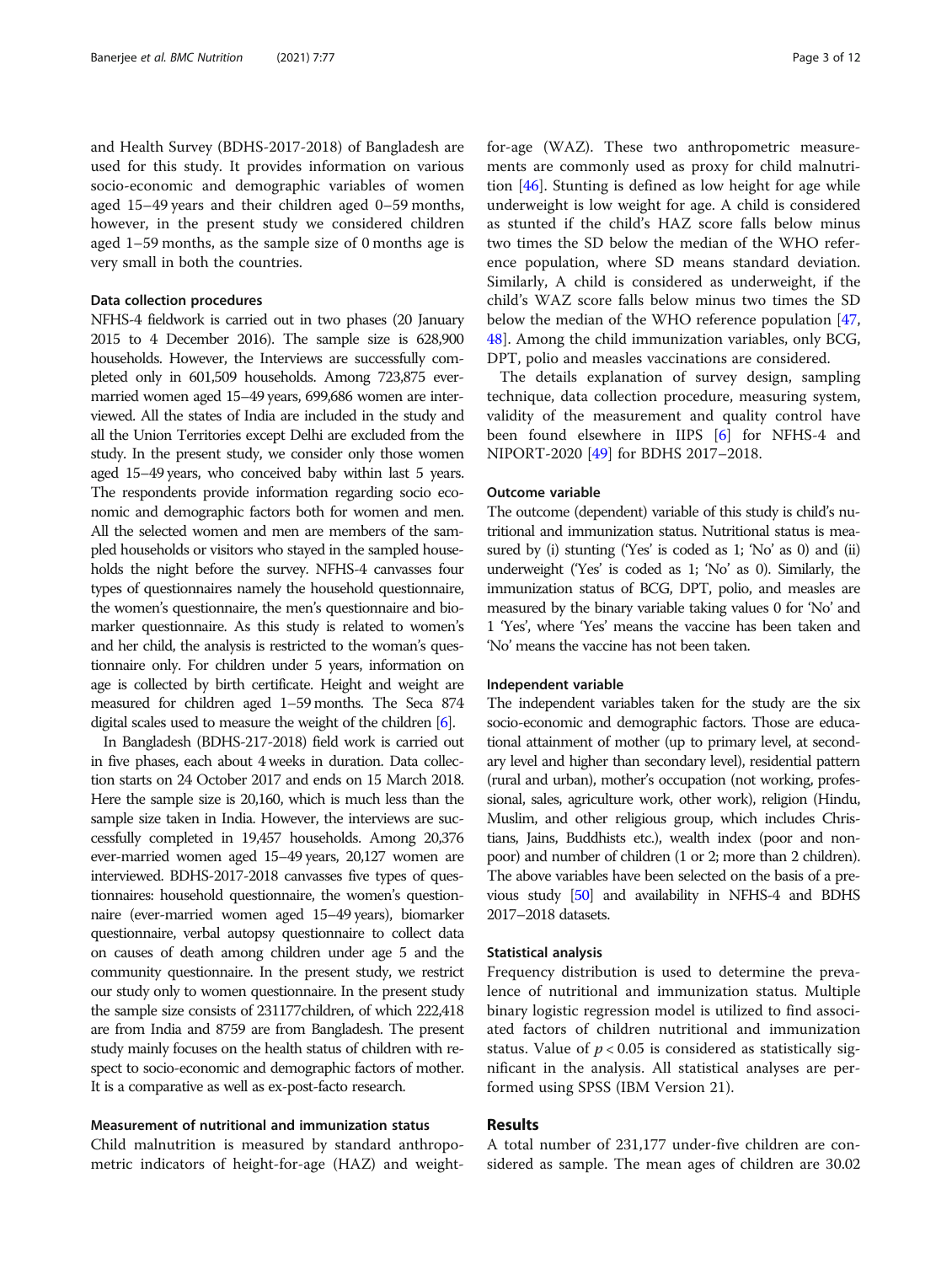and 28.81 months with age range 1–59 months in both India and Bangladesh. It is noted that the prevalence of stunting and underweight of under-five children are respectively 39.7% and 34.8% in India and respectively 31.8% and 22.6% in Bangladesh. The rates of stunting and underweight among Indian children are higher than that of Bangladesh children. The highest percentages of stunting and underweight are observed among children with the lowest educational group of mothers, and the rates of stunting and underweight of children decrease with increase of mothers' education level in both the countries. In India, the highest percentages of stunting and underweight children are observed among mothers engaged in agricultural labour and other work. The lowest percentage of stunted and underweight children is observed among families with mother's being engaged in professional work in both the countries. In Bangladesh, the highest percentages of stunted and underweight children are observed among mothers engaged in services and agricultural work.

The study also reveals that, the higher percentages of stunted and underweight children are in rural areas compared to children in urban areas in both India and Bangladesh. Higher percentages of stunted and underweight children are found among households of poor wealth index category in both the countries. In India, the percentage of underweight children is higher in Hindu religious group, whereas in Bangladesh, the higher percentage of underweight children is observed among other religion households. The lowest percentage of stunted children is observed among children belonging to other religious group in India, whereas in Bangladesh, the lowest percentage of stunted children is observed among Hindus. In India, the lowest percentage of underweight children is found in children belonging to other religious group, whereas in Bangladesh, the lowest percent of underweight children belongs to Hindu religion. The study also highlights that higher percentage of stunted and underweight children are found among women having more than 2 children in both India and Bangladesh (Table [1](#page-4-0)).

The study shows the frequency distribution of receiving different vaccines for improving immunization status of children with respect to mother's socio-economic and demographic factors. It is observed that the highest percentage of children is immunized with BCG vaccine, DPT vaccination, polio and measles vaccination belonging to higher educational group of mothers in both the countries except in few cases. The lowest percentage of children taking vaccination belongs to mothers with the lowest educational status in India as well as in Bangladesh. The study also depicts that higher percentages of children in urban areas are immunized with BCG, DPT, polio and measles vaccination than children residing in rural areas in both the countries. The highest percentages of children immunized with DPT, BCG, Measles and polio belong to mothers engaged in professional work in

India. While in Bangladesh, the highest percent of children immunized with BCG belongs to mother's engaged in professional group. The highest percentages of children immunized with DPT, polio and measles belong to mothers engaged in other work. In India, the study also reveals that the highest percentage of children who are not immunized with BCG, DPT and polio vaccination are the children of mothers engaged in agricultural work. The highest percentage of not immunized with measles are found among children of not working mothers. The higher percentages of Hindu children received BCG, DPT, polio and measles vaccination compared to Muslim and other religious groups. While in Bangladesh, the highest percentage of children immunized with BCG belongs to mothers engaged in sales work. The highest percentages of children who are not taking BCG vaccination are found among not working mothers. The highest percentages of children immunized with DPT, Polio and measles vaccination belong to mothers engaged in other work. The highest percentage of children who are not immunized with DPT, polio and measles belongs to not working group of mothers. The higher percentage of children belonging to non-poor wealth index get immunized with BCG, DPT, polio and measles than children belong to poor wealth index group in both the countries. The study also points out that the highest percentage of children belonging to other religion is immunized with BCG and measles. The highest percentage of Hindu children is immunized with DPT and polio vaccination. In India and Bangladesh, women having 1 or 2 children show higher percentage of taking vaccinations than women having more than 2 children (Table [2\)](#page-5-0).

The findings of the Table [3](#page-6-0) confirm that mother's educational attainment has statistically significant influence on nutritional status of children in both countries  $(p < 0.01)$ . Mother's occupational status also plays an important role in determining the nutritional status of children, mothers engaged in agricultural work are more likely to have stunted children in India than not working mother and the result is significant ( $p < 0.01$ ). Chance of getting underweight is higher among children of mother's engaged in agricultural work and it is highly significant in case of India ( $p < 0.01$ ). The chances of being stunted or underweight among children of mothers engaged in service are the highest in Bangladesh followed by group "Other workers" and the result is significant ( $p < 0.05$ ) for mothers engaged in service. The chance of being stunted is higher among children of mother with more than 2 children compared to children with mother having 1 or 2 children for both countries ( $p < 0.01$ ). The study revealed that the chance of stunting is more among children resides in rural area than children in urban area and the result is significant ( $p < 0.01$ ), in India while no significant association are observed between residential pattern and underweight status of children in Bangladesh. While in Bangladesh, no significant association are noted between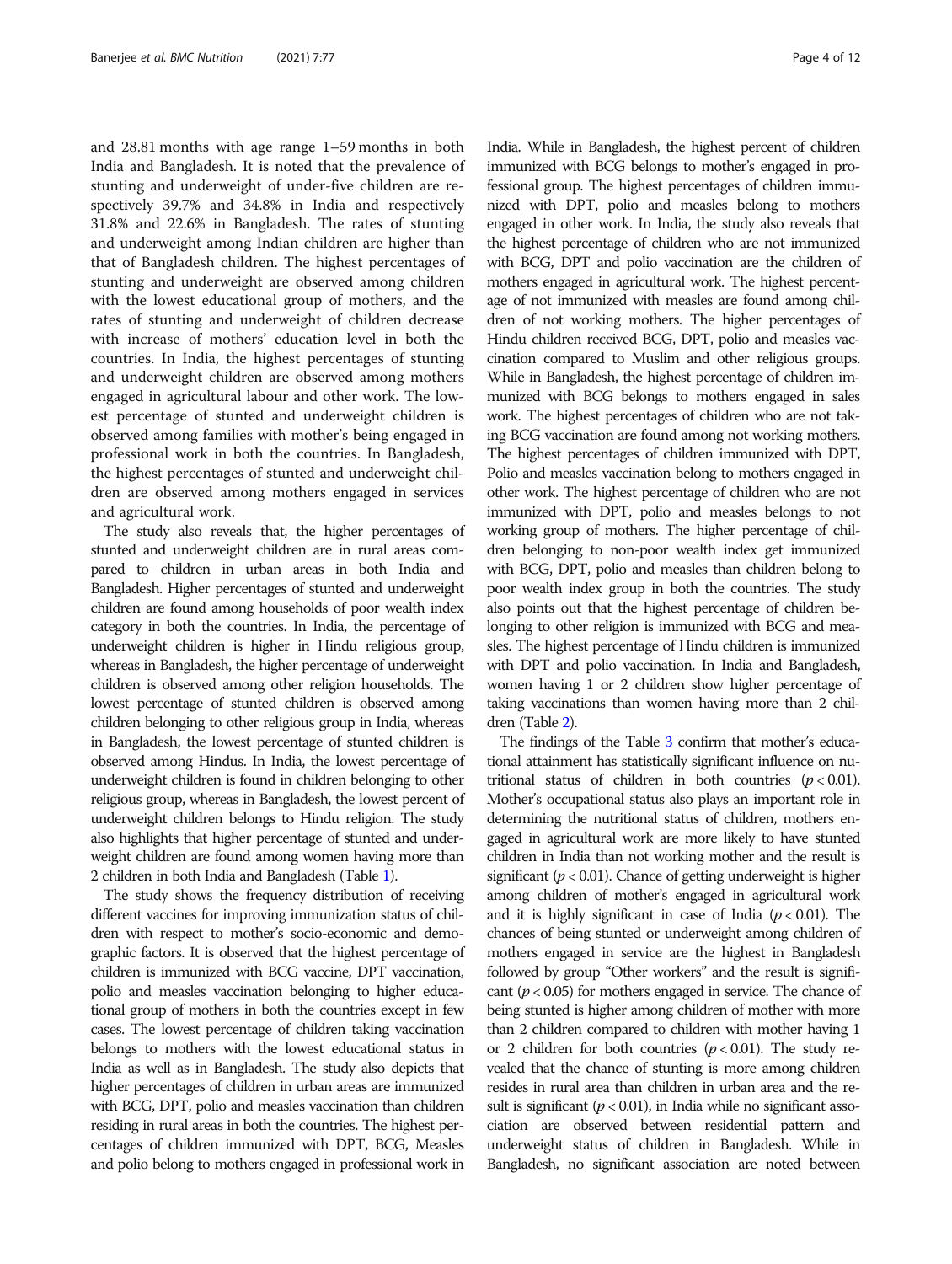| Socio-economic and            | India                      |                           | <b>Bangladesh</b>          |                           | India                          |                | <b>Bangladesh</b>              |             |
|-------------------------------|----------------------------|---------------------------|----------------------------|---------------------------|--------------------------------|----------------|--------------------------------|-------------|
| demographic variables         | <b>Stunted</b><br>N<br>(%) | <b>Normal</b><br>N<br>(%) | <b>Stunted</b><br>N<br>(%) | <b>Normal</b><br>N<br>(%) | Underweight Normal<br>N<br>(%) | N<br>(%)       | Underweight Normal<br>N<br>(%) | N<br>(%)    |
| <b>Education</b>              |                            |                           |                            |                           |                                |                |                                |             |
| Up to Primary                 | 48,170 (48.8)              | 50,627 (51.2)             | 1148 (40.8)                | 1663 (59.2)               | 43,702 (43.3)                  | 57,321 (56.7)  | 860 (29.8)                     | 2028 (70.2) |
| Secondary educated            | 33,102 (34.0)              | 64.136 (66.0)             | 1116 (30.4)                | 2554 (69.6)               | 29,509 (29.5)                  | 70,484 (70.5)  | 800 (21.1)                     | 2986 (78.9) |
| Higher sec and above educated | 4301 (22.1)                | 15,182 (77.9)             | 197 (15.5)                 | 1072 (84.5)               | 3778 (18.7)                    | 16,438 (81.3)  | 146 (11.0)                     | 1176 (89.0) |
| Residence                     |                            |                           |                            |                           |                                |                |                                |             |
| Rural                         | 69,152 (41.8)              | 96,291 (58.2)             | 1750 (34.2)                | 3372 (65.8)               | 62,120 (36.6)                  | 107,581 (63.4) | 1270 (24.1)                    | 4003 (75.9) |
| Urban                         | 16,421 (32.8)              | 33,654 (67.2)             | 711 (27.1)                 | 1917 (72.9)               | 14,869 (28.9)                  | 36,662 (71.1)  | 536 (19.7)                     | 2187 (80.3) |
| Occupation                    |                            |                           |                            |                           |                                |                |                                |             |
| Not working                   | 10,819 (38.0)              | 17,621 (62.0)             | 1308 (29.6)                | 3113 (70.4)               | 9709 (33.2)                    | 19,502 (66.8)  | 980 (21.5)                     | 3584 (78.5) |
| Professional                  | 162 (24.7)                 | 493 (75.3)                | 25(15.5)                   | 136 (84.5)                | 128(18.5)                      | 563 (81.5)     | 23 (13.6)                      | 146 (86.4)  |
| Sales                         | 150 (39.8)                 | 227(60.2)                 | 18(23.1)                   | 60 (76.9)                 | 115 (29.6)                     | 273 (70.4)     | 12 (15.4)                      | 66 (84.6)   |
| Agriculture                   | 2350 (46.7)                | 2684 (53.3)               | 820 (36.1)                 | 1450 (63.9)               | 2119 (41.2)                    | 3021 (58.8)    | 572 (24.4)                     | 1768 (75.6) |
| Service                       | 330 (39.2)                 | 511 (60.8)                | 103 (39.0)                 | 161 (61.0)                | 272 (31.2)                     | 601 (68.8)     | 81 (30.0)                      | 189 (70.0)  |
| Other                         | 768 (43.6)                 | 994 (56.4)                | 187 (33.8)                 | 366 (66.2)                | 750 (41.9)                     | 1038 (58.1)    | 138 (24.1)                     | 434 (75.9)  |
| Religion                      |                            |                           |                            |                           |                                |                |                                |             |
| Hindu                         | 63,130 (40.3)              | 93,451 (59.7)             | 192 (31.1)                 | 426 (68.9)                | 59,395 (37.0)                  | 101,134 (63.0) | 141(22.4)                      | 488 (77.6)  |
| Muslim                        | 13,849 (41.2)              | 19,801 (58.8)             | 2254 (31.8)                | 4831 (68.2)               | 11,679 (33.8)                  | 22,906 (66.2)  | 1654 (22.6)                    | 5665 (77.4) |
| Others                        | 8594 (34.0)                | 16,693 (66.0)             | 15(31.9)                   | 32 (68.1)                 | 5915 (22.6)                    | 20,203 (77.4)  | 11(22.9)                       | 37(77.1)    |
| <b>Wealth Index</b>           |                            |                           |                            |                           |                                |                |                                |             |
| Poor                          | 64,087 (44.7)              | 79,238 (55.3)             | 1334 (40.3)                | 1977 (59.7)               | 57,698 (39.3)                  | 89,285 (60.7)  | 963 (28.4)                     | 2430 (71.6) |
| Non-poor                      | 21,486 (29.8)              | 50,707 (70.2)             | 1127 (25.4)                | 3312 (74.6)               | 19,291 (26.0)                  | 54,958 (74.0)  | 843 (18.3)                     | 3760 (81.7) |
| Number of children            |                            |                           |                            |                           |                                |                |                                |             |
| $1$ to $2$                    | 45,480 (35.5)              | 82,732 (64.5)             | 1630 (29.5)                | 3900 (70.5)               | 42,501 (32.3)                  | 89,261 (67.7)  | 633 (27.6)                     | 1664 (72.4) |
| More than 2                   | 37,477 (46.3)              | 43,547 (53.7)             | 831 (37.4)                 | 1389 (62.6)               | 32,145 (38.7)                  | 50,869 (61.3)  | 1173 (20.6)                    | 4526 (79.4) |

<span id="page-4-0"></span>Table 1 Frequency distribution of nutritional status of under-five children in India and Bangladesh by different socio-economic and demographic factors

nutritional status and residential pattern, but the study revealed that children reside in urban area have better nutritional status than children in rural area. Children belonging to Hindu religion have more chance to become stunted and underweight than children belonging to Muslim and other religious groups in India ( $p < 0.01$ ). Bangladesh shows no significant association between nutritional status and religious group. The study shows that children belong to better wealth index group have better nutritional status than children in poor wealth index group in both the countries  $(p < 0.01)$ (Table [3\)](#page-6-0). Hosmer and Lemeshow test has been used in this study to find the goodness of fit of our selected model. The p-value of the test is greater than 0.05, Hosmer and Lemeshow test demonstrated that our selected model was good fitted for both countries data regarding children nutritional status.

The present study noted that the relation of socioeconomic and demographic factors on child immunization status in India and Bangladesh. The chance of having better immunization status is higher among children of mother with higher educational attainment in both the countries and the result is significant  $(p < 0.01)$  except measles vaccination (in Bangladesh). The study also noted that chance of being immunized with DPT increases among children of mother engaged in profession, service and other work than not working women ( $p < 0.01$ ). Study also depicts that chance of being immunized with measles vaccination among children increases among working mother than not working mother in case of India ( $p < 0.05$ ). The study shows that polio and BCG vaccination have significant  $(p < 0.01)$  relation with mother's occupational status except in few cases. Highly significant association are noted between total number of children and immunization status of the children in India  $(p < 0.01)$  while in Bangladesh, similar result is found but no significant relation is noted for stunting of children. India and Bangladesh show no significant association between immunization status of children and residential pattern of children. The study also shows that Hindu children have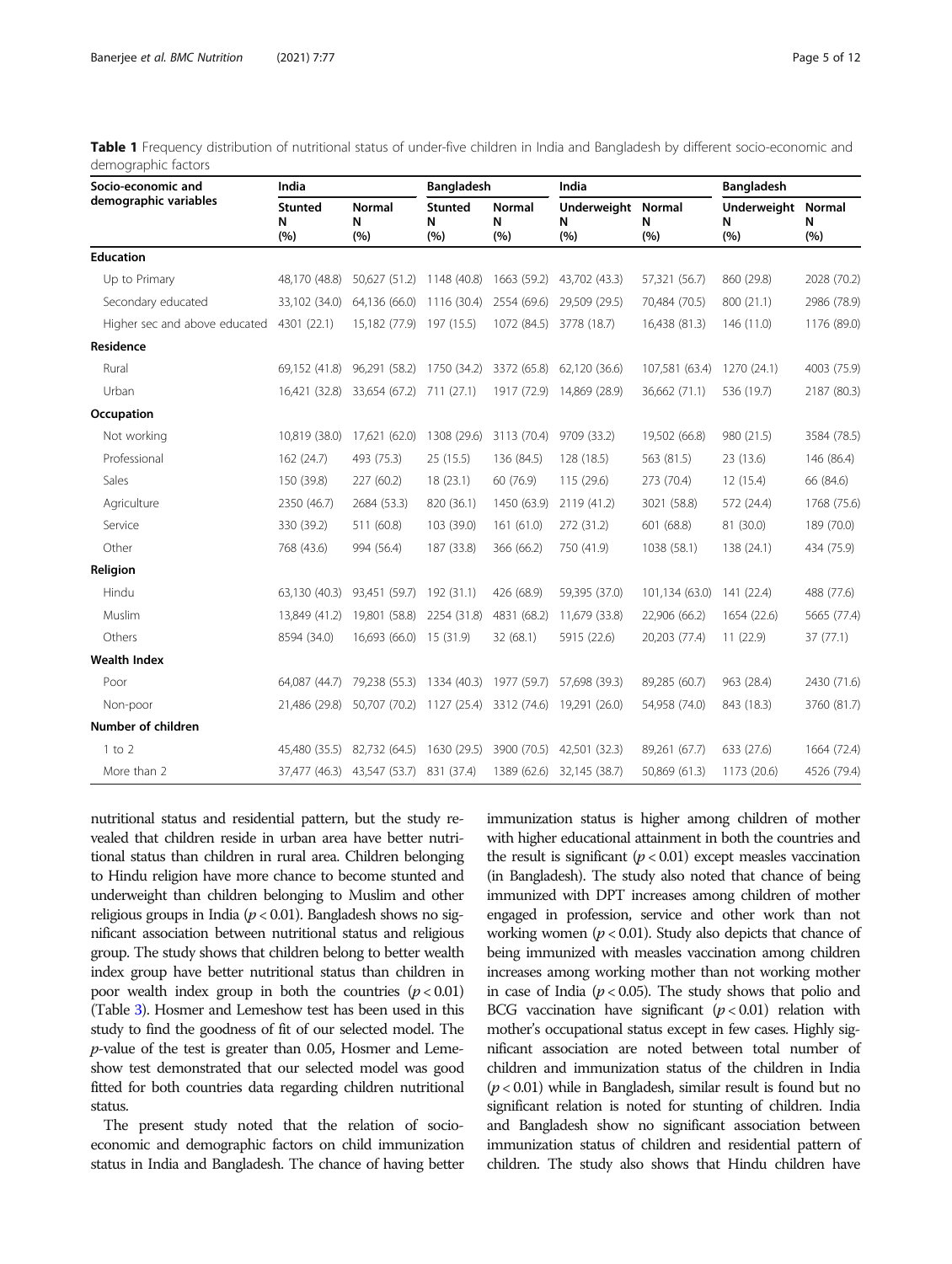| Socio-eco and demographic        | Child immunization in India |                   |                      |                   |                        |                   |                                 |                   |  |  |
|----------------------------------|-----------------------------|-------------------|----------------------|-------------------|------------------------|-------------------|---------------------------------|-------------------|--|--|
| factors                          | BCG, Yes<br>$N(\% )$        |                   | DPT, Yes<br>$N(\% )$ |                   | Polio, Yes<br>$N(\% )$ |                   | <b>Measles, Yes</b><br>$N(\% )$ |                   |  |  |
| India                            |                             |                   |                      |                   |                        |                   |                                 |                   |  |  |
| <b>Education</b>                 | No                          | Yes               | No                   | Yes               | No                     | Yes               | No                              | Yes               |  |  |
| Up to Primary                    | 15,699<br>(15.5)            | 85,304 (84.5)     | 36,348<br>(36.1)     | 64,242 (63.4)     | 41,193<br>(40.8)       | 59,871 (59.2)     | 35,309<br>(35.2)                | 64,939 (64.8)     |  |  |
| Secondary educated               | 8192 (8.2)                  | 92,253 (91.8)     | 24,636<br>(24.6)     | 75,515 (75.4)     | 31,280<br>(31.1)       | 69,139 (68.9)     | 27,590<br>(27.6)                | 72,366 (72.4)     |  |  |
| Higher sec and above<br>educated | 957 (4.7)                   | 19,483 (95.3)     | 3972 (19.5)          | 16,409 (80.5)     | 5555 (27.2)            | 14,881 (72.8)     | 4903 (24.1)                     | 15,476 (75.9)     |  |  |
| Residence                        |                             |                   |                      |                   |                        |                   |                                 |                   |  |  |
| Rural                            | 20,276<br>(11.9)            | 149,744<br>(88.1) | 51,669<br>(30.5)     | 117,738<br>(69.5) | 61,359<br>(36.1)       | 108,693<br>(63.9) | 53,364<br>(31.6)                | 115,602<br>(68.4) |  |  |
| Urban                            | 4572 (8.8)                  | 47,296 (91.2)     | 13,287<br>(25.7)     | 38,428 (74.3)     | 16,669<br>(32.1)       | 35,198 (67.9)     | 14,438<br>(28.0)                | 37,179 (72.0)     |  |  |
| Occupation                       |                             |                   |                      |                   |                        |                   |                                 |                   |  |  |
| Not working                      | 3029 (10.3)                 | 26,295 (89.7)     | 8191 (28.0)          | 21,060 (72.0)     | 9938 (33.9)            | 19,394 (66.1)     | 9038 (31.0)                     | 20,156 (69.0)     |  |  |
| Prof                             | 40 (5.7)                    | 663 (94.3)        | 133 (19.0)           | 569 (81.0)        | 185 (26.3)             | 518 (73.7)        | 153 (21.9)                      | 546 (78.1)        |  |  |
| Sales                            | 47 (12.1)                   | 342 (87.9)        | 111(28.5)            | 279 (71.5)        | 117 (30.0)             | 273 (70.0)        | 107(27.6)                       | 281 (72.4)        |  |  |
| Agri                             | 671 (13.1)                  | 4466 (86.9)       | 1647 (32.2)          | 3472 (67.8)       | 1895 (36.9)            | 3247 (63.1)       | 1525 (29.8)                     | 3590 (70.2)       |  |  |
| Service                          | 85 (9.7)                    | 794 (90.3)        | 205 (23.4)           | 671 (76.6)        | 257 (29.2)             | 622 (70.8)        | 228 (26.1)                      | 647 (73.9)        |  |  |
| manual                           | 167(9.3)                    | 1621 (90.7)       | 424 (23.8)           | 1360 (76.2)       | 516 (28.8)             | 1275 (71.2)       | 443 (24.9)                      | 1333 (75.1)       |  |  |
| Religion                         |                             |                   |                      |                   |                        |                   |                                 |                   |  |  |
| Hindu                            | 14,602 (9.1)                | 146,399<br>(90.9) | 43,834<br>(27.3)     | 116,617<br>(72.7) | 55,054<br>(34.2)       | 105,888<br>(65.8) | 45,538<br>(28.4)                | 114,609<br>(71.6) |  |  |
| Muslim                           | 5441 (15.7)                 | 29,219 (84.3)     | 12,288<br>(35.6)     | 22,230 (64.4)     | 13,546<br>(39.1)       | 21,119 (60.9)     | 12,612<br>(36.6)                | 21,817 (63.4)     |  |  |
| Others                           | 4805 (18.3)                 | 21,422 (81.7)     | 8834 (33.8)          | 17,319 (66.2)     | 9428 (35.8)            | 16,884 (64.2)     | 9652 (37.1)                     | 16,355 (62.9)     |  |  |
| Wealth index                     |                             |                   |                      |                   |                        |                   |                                 |                   |  |  |
| Poor                             | 19,737<br>(13.4)            | 127,426<br>(86.6) | 48,030<br>(32.8)     | 98,555 (67.2)     | 55,711<br>(37.8)       | 91,493 (62.2)     | 48,584<br>(33.2)                | 97,581 (66.8)     |  |  |
| Non-poor                         | 5111 (6.8)                  | 69,614 (93.2)     | 16,926<br>(22.7)     | 57,611 (77.3)     | 22,317<br>(29.9)       | 52,398 (70.1)     | 19,218<br>(25.8)                | 55,200 (74.2)     |  |  |
| Number of children               |                             |                   |                      |                   |                        |                   |                                 |                   |  |  |
| $1$ to $2$                       | 10,127(7.7)                 | 122,185<br>(92.3) | 32,670<br>(24.8)     | 99,227 (75.2)     | 42,008<br>(31.8)       | 90,294 (68.2)     | 35,942<br>(27.3)                | 95,750 (72.7)     |  |  |
| More than 2                      | 13,507<br>(16.3)            | 69,586 (83.7)     | 29,884<br>(36.1)     | 52,911 (63.9)     | 33,130<br>(39.9)       | 49,999 (60.1)     | 29,571<br>(35.8)                | 52,927 (64.2)     |  |  |
| <b>Bangladesh</b>                |                             |                   |                      |                   |                        |                   |                                 |                   |  |  |
| <b>Education</b>                 |                             |                   |                      |                   |                        |                   |                                 |                   |  |  |
| Up to Primary                    | 175 (10.0)                  | 1568 (90.0)       | 427 (24.5)           | 1315 (75.5)       | 445 (25.5)             | 1298 (74.5)       | 1026 (59.0)                     | 713 (41.0)        |  |  |
| Secondary educated               | 144 (5.9)                   | 2304 (94.1)       | 422 (17.2)           | 2025 (82.8)       | 445 (18.2)             | 1999 (81.8)       | 1264 (51.8)                     | 1178 (48.2)       |  |  |
| Higher sec and above<br>educated | 51(5.5)                     | 874 (94.5)        | 159 (17.2)           | 767 (82.8)        | 163 (17.6)             | 763 (82.4)        | 489 (52.8)                      | 437 (47.2)        |  |  |
| Residence                        |                             |                   |                      |                   |                        |                   |                                 |                   |  |  |
| Rural                            | 252(7.5)                    | 3112 (92.5)       | 678 (20.2)           | 2686 (79.8)       | 708 (21.1)             | 2653 (78.9)       | 1818 (54.1)                     | 1541 (45.9)       |  |  |
| Urban                            | 118(6.7)                    | 1634 (93.3)       | 330 (18.8)           | 1421 (81.2)       | 345 (19.7)             | 1407 (80.3)       | 961 (55.0)                      | 787 (45.0)        |  |  |
| Occupation                       |                             |                   |                      |                   |                        |                   |                                 |                   |  |  |
| Not working                      | 273 (8.8)                   | 2836 (91.2)       | 685 (22.0)           | 2423 (78.0)       | 716 (23.0)             | 2391 (77.0)       | 1751 (56.4)                     | 1352 (43.6)       |  |  |

<span id="page-5-0"></span>

|  |  |  |  | <b>Table 2</b> Frequency distribution of receiving vaccines in India and Bangladesh by socio-economic and demographic groups |  |
|--|--|--|--|------------------------------------------------------------------------------------------------------------------------------|--|
|  |  |  |  |                                                                                                                              |  |
|  |  |  |  |                                                                                                                              |  |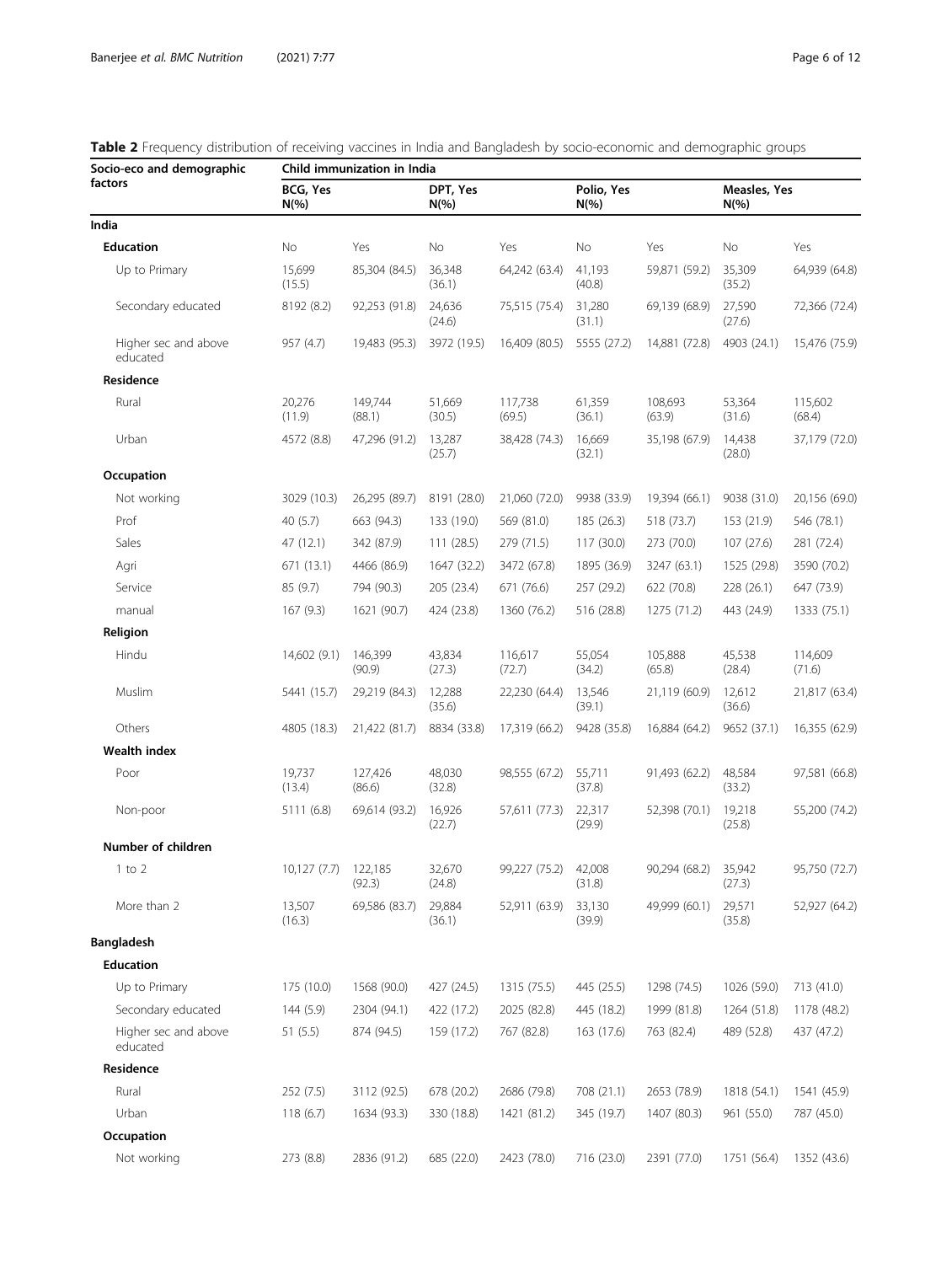| Socio-eco and demographic<br>factors | Child immunization in India |             |                     |             |                        |             |                         |             |  |  |  |
|--------------------------------------|-----------------------------|-------------|---------------------|-------------|------------------------|-------------|-------------------------|-------------|--|--|--|
|                                      | BCG, Yes<br>$N(\% )$        |             | DPT, Yes<br>$N(\%)$ |             | Polio, Yes<br>$N(\% )$ |             | Measles, Yes<br>$N(\%)$ |             |  |  |  |
| Prof                                 | 5(4.5)                      | 106 (95.5)  | 22 (19.8)           | 89 (80.2)   | 22 (19.8)              | 89 (80.2)   | 59 (53.2)               | 52 (46.8)   |  |  |  |
| Sales                                | 1(2.3)                      | 43 (97.7)   | 6(13.6)             | 38 (86.4)   | 7(15.9)                | 37 (84.1)   | 23 (52.3)               | 21(47.7)    |  |  |  |
| Agriculture                          | 64 (4.7)                    | 1305 (95.3) | 219 (16.0)          | 1150 (84.0) | 228 (16.7)             | 1141 (83.3) | 710 (51.9)              | 658 (48.1)  |  |  |  |
| Service                              | 11(7.5)                     | 135 (92.5)  | 31(21.2)            | 115 (78.8)  | 33 (22.6)              | 113(77.4)   | 80 (55.6)               | 64 (44.4)   |  |  |  |
| Other work                           | 16(4.8)                     | 318 (95.2)  | 45 (13.5)           | 289 (86.5)  | 47 (14.1)              | 286 (85.9)  | 155 (46.4)              | 179 (53.6)  |  |  |  |
| Religion                             |                             |             |                     |             |                        |             |                         |             |  |  |  |
| Hindu                                | 23(5.9)                     | 366 (94.1)  | 54 (13.9)           | 335 (86.1)  | 56 (14.4)              | 332 (85.6)  | 184 (47.3)              | 205 (52.7)  |  |  |  |
| Muslim                               | 347 (7.4)                   | 4353 (92.6) | 949 (20.2)          | 3750 (79.8) | 991 (21.2)             | 3707 (78.9) | 2583 (55.1)             | 2108 (44.9) |  |  |  |
| Others                               |                             | 27 (100.0)  | 5(18.5)             | 22(81.5)    | 6(22.2)                | 21(77.8)    | 12(44.4)                | 15 (55.6)   |  |  |  |
| Wealth index                         |                             |             |                     |             |                        |             |                         |             |  |  |  |
| Poor                                 | 166(7.7)                    | 1982 (92.3) | 463 (21.6)          | 1685 (78.4) | 478 (22.3)             | 1669 (77.7) | 1220 (56.9)             | 924 (43.1)  |  |  |  |
| Non-poor                             | 204(6.9)                    | 2764 (93.1) | 545 (18.4)          | 2422 (81.6) | 575 (19.4)             | 2391 (80.6) | 1559 (52.6)             | 1404 (47.4) |  |  |  |
| Number of children                   |                             |             |                     |             |                        |             |                         |             |  |  |  |
| $1$ to $2$                           | 240 (6.4)                   | 3513 (93.6) | 708 (18.9)          | 3045 (81.1) | 743 (19.8)             | 3008 (80.2) | 2008 (53.6)             | 1737 (46.4) |  |  |  |
| More than 2                          | 130(9.5)                    | 1233 (90.5) | 300 (22.0)          | 1062 (81.1) | 310 (22.8)             | 1052 (77.2) | 771 (56.6)              | 591 (43.4)  |  |  |  |

<span id="page-6-0"></span>Table 2 Frequency distribution of receiving vaccines in India and Bangladesh by socio-economic and demographic groups (Continued)

Table 3 Effect of socio-economic and demographic factors on nutritional status of children in India and Bangladesh using binary logistic regression

|                                                       | <b>Stunting</b>                        |                                        | <b>Underweight</b>                     |                                        |
|-------------------------------------------------------|----------------------------------------|----------------------------------------|----------------------------------------|----------------------------------------|
| Socio-economic and demo variable                      | India                                  | <b>Bangladesh</b>                      | India                                  | <b>Bangladesh</b>                      |
|                                                       | AOR, 95% CI<br>of AOR<br>(Lower-Upper) | AOR. 95% CI<br>of AOR<br>(Lower-Upper) | AOR, 95% CI<br>of AOR<br>(Lower-Upper) | AOR, 95% CI<br>of AOR<br>(Lower-Upper) |
| Educational attainment (Up to primary level®)         |                                        |                                        |                                        |                                        |
| Secondary education                                   | 1.518 (1.446-1.594)**                  | 1.379 (1.235-1.540)**                  | $1.582$ (1.505-1.662)**                | 1.395 (1.238-1.572)**                  |
| Higher sec. and above                                 | 2.458 (2.232-2.708)**                  | 2.781 (2.3001-3.362)**                 | 2.744 (2.479-3.037)**                  | 2.708 (2.187-3.352)**                  |
| <b>Occupation</b> (Not working <sup>®</sup> )         |                                        |                                        |                                        |                                        |
| Profession                                            | 1.002 (0.829-1.211)                    | 1.039 (0.661-1.634)                    | 1.094 (0.892-1.342)                    | $0.819(0.512 - 1.312)$                 |
| Sales                                                 | $0.824(0.662 - 1.026)$                 | 1.404 (0.817-2.413)                    | $0.943(0.748 - 1.190)$                 | 1.518 (0.810-2.843)                    |
| Agriculture                                           | $0.907$ (0.850-0.967)**                | $0.955(0.852 - 1.071)$                 | $0.914$ (0.857-0.976)**                | 1.066 (0.940-1.208)                    |
| Service                                               | $0.887$ (0.764-1.029)                  | $0.767$ (0.590-0.997)*                 | $1.017(0.871 - 1.187)$                 | 0.750 (0.568-0.989)*                   |
| Other work                                            | $0.920(0.832 - 1.017)$                 | $0.842(0.694 - 1.021)$                 | $1.193$ (1.135-1.253)**                | $0.880(0.714 - 1.083)$                 |
| <b>Number of children</b> (More than 2 <sup>®</sup> ) |                                        |                                        |                                        |                                        |
| $1$ to $2$                                            | 1.265 (1.205-1.327)**                  | 1.111 (0.994-1.241)                    | $0.996(0.940 - 1.056)$                 | 1.180 (1.048-1.329)**                  |
| Residence (Rural®)                                    |                                        |                                        |                                        |                                        |
| Urban                                                 | $1.086$ (1.026-1.149)**                | 1.118 (0.997-1.253)                    | $0.996(0.940 - 1.056)$                 | 1.086 (0.958-1.231)                    |
| Religion (Hindu®)                                     |                                        |                                        |                                        |                                        |
| Muslim                                                | $1.123$ (1.056-1.194)**                | 1.013 (0.843-1.217)                    | 1.383 (1.299-1.473)**                  | 1.055 (0.864-1.289)                    |
| Others                                                | 1.379 (1.282-1.483)**                  | $0.950(0.494 - 1.825)$                 | 2.069 (1.911-2.239)**                  | 0.978 (0.480-1.994)                    |
| Wealth Index (Poor®)                                  |                                        |                                        |                                        |                                        |
| Non-poor                                              | 1.399 (1.326-1.476)**                  | $1.512(1.351 - 1.691)$ **              | 2.069 (1.911-2.239)**                  | $1.404$ (1.242-1.586)**                |

 $\bullet$  Reference category, AOR Adjusted odds ratio, CI Confidence interval, \*\*p < 0.01, \*p < 0.05; Source: Data Extracted from NFHS 4, 2015-2016. Dependent variable = nutritional status  $(0 =$  stunted/underweight,  $1 =$  normal)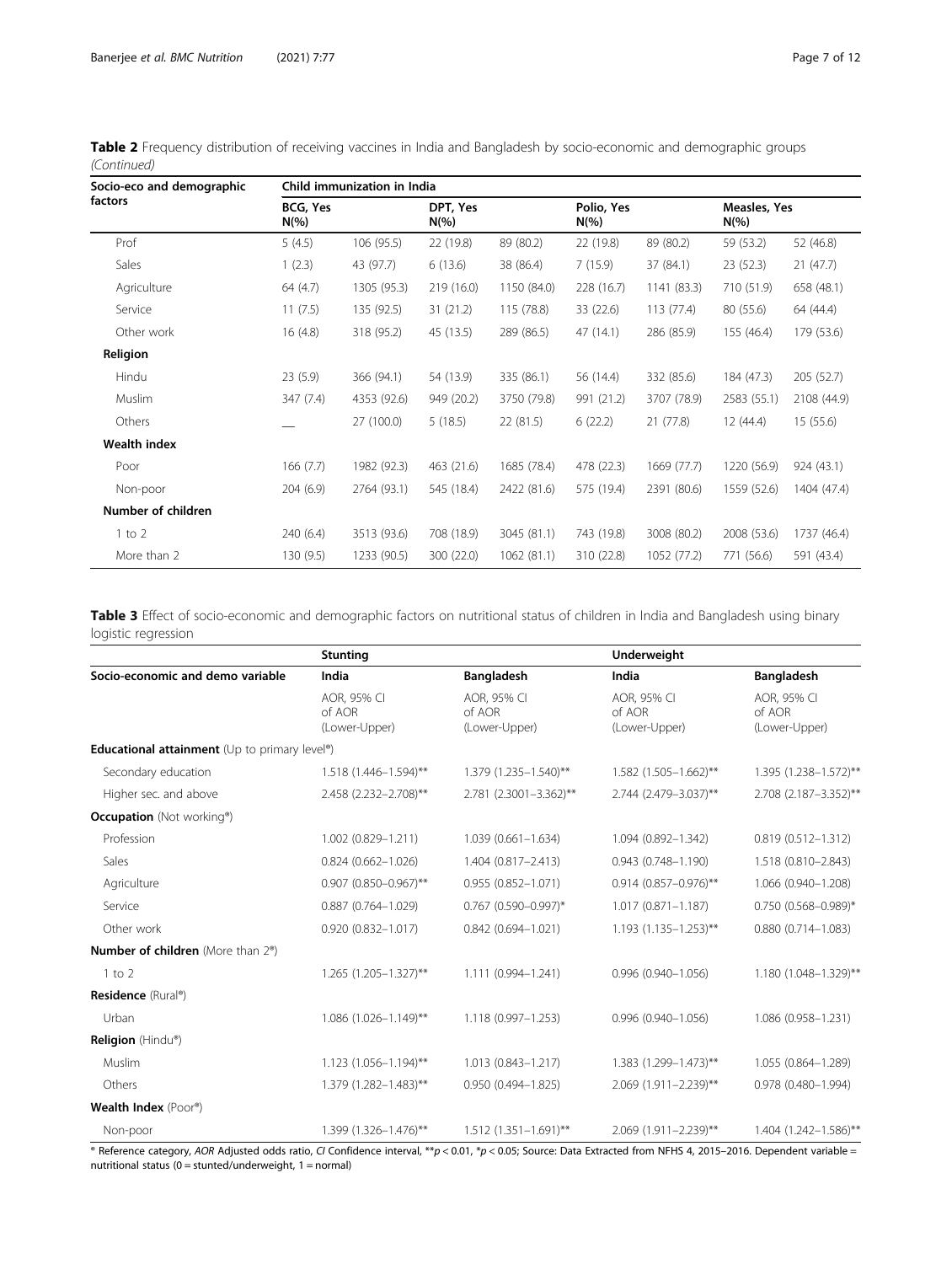higher chance for immunization than Muslim and other religion children in India and Bangladesh ( $p < 0.01$ ). Children in non-poor wealth index group are more likely to be immunized than poor children and it is significant  $(p < 0.01)$  except BCG and polio in Bangladesh. While children immunization shows significant association with wealth index of mother, and it is significant  $(p < 0.01)$  (Table 4). We observed that Hosmer and Lemeshow test demonstrated that our selected model was well fitted for children immunization status of both countries.

## **Discussion**

Since there are overwhelmingly large collection of studies showing that parents' education, especially mother's level of education is positively related with the status of health and immunisation of children, it is needless to compare our results with results of others, because we also have found similar results. Household standard of living in terms of wealth, income or per capita expenditures also has uncontroversial relationships with children's health and immunisation status. It is also known that the households living in urban areas are better equipped and informed and hence health and immunisation status of urban children are better than those of rural children.

The present study noted that prevalence of stunting and underweight among under-5 years children are more in Indian children than Bangladesh. The study also revealed that mother's socio-economic condition effects child nutritional and immunization status in both the country. Higher percentage of mother is found to be not working in India (76.6%) than in Bangladesh (57.1%). Most of the studies made so far on this line are by taking only two groups; 'working' and 'not working'. So, it is difficult to compare with our results. For example, in one of the studies reveals that in Eritrea, did not get much difference between the immunization status of children of working and non-working mothers. They found that 82.8% children of working mothers were completely immunized as against 83.4% children of nonworking mothers. The difference was not significant enough [[51\]](#page-10-0). Using data of a Government General Hospital in India, [[52](#page-10-0)] also didn't find significant difference between the immunization status of children of unemployed and employed mothers, though in this case the percentage of complete immunization among children of employed mothers were slightly higher. Preschool children mainly depend on breastfeeding and may be protected by mother's immune system at birth. Breastfeed protects children from infectious diseases and

Table 4 Effect of socio-economic and demographic factors on immunization status of children in India and Bangladesh using binary logistic regression

| Socio-eco and<br>demographic factors             | India      |            |                |            |            | <b>Bangladesh</b> |                |            |  |  |
|--------------------------------------------------|------------|------------|----------------|------------|------------|-------------------|----------------|------------|--|--|
|                                                  | <b>DPT</b> | Polio      | <b>Measles</b> | <b>BCG</b> | <b>DPT</b> | Polio             | <b>Measles</b> | <b>BCG</b> |  |  |
|                                                  | <b>AOR</b> | <b>AOR</b> | <b>AOR</b>     | <b>AOR</b> | <b>AOR</b> | <b>AOR</b>        | <b>AOR</b>     | <b>AOR</b> |  |  |
| Educational attainment (Up to primary educated®) |            |            |                |            |            |                   |                |            |  |  |
| Secondary education                              | $1.49***$  | $1.39***$  | $1.28***$      | $1.73***$  | $1.49***$  | $1.49**$          | $1.27***$      | $1.72***$  |  |  |
| Higher sec and above                             | $1.68***$  | $1.52***$  | $1.32***$      | $2.26***$  | $1.50**$   | $1.57***$         | 1.19           | $1.79***$  |  |  |
| Occupation (Not working <sup>®</sup> )           |            |            |                |            |            |                   |                |            |  |  |
| Profession                                       | $1.26*$    | 1.16       | $1.41***$      | 1.23       | 0.89       | 0.93              | 1.05           | 1.43       |  |  |
| Sales                                            | 1.01       | 1.19       | $1.37**$       | 1.02       | 1.84       | 1.61              | 1.22           | 4.32       |  |  |
| Agriculture                                      | 1.02       | 1.04       | $1.24***$      | 1.05       | $1.71***$  | $1.71***$         | $1.29***$      | $2.33***$  |  |  |
| Service                                          | $1.29***$  | $1.25***$  | $1.32***$      | 1.20       | 1.16       | 1.14              | 1.12           | 1.35       |  |  |
| Other work                                       | $1.38***$  | $1.36***$  | $1.43***$      | $1.29***$  | $1.79***$  | $1.79***$         | $1.50***$      | 1.88*      |  |  |
| Number of child (More than 2 <sup>®</sup> )      |            |            |                |            |            |                   |                |            |  |  |
| $1$ to $2$                                       | $1.39***$  | $1.29***$  | $1.26***$      | $1.69***$  | 1.12       | 1.09              | 1.07           | 1.43       |  |  |
| Residence (Rural®)                               |            |            |                |            |            |                   |                |            |  |  |
| Urban                                            | 1.02       | 1.04       | 0.99           | 0.96       | 1.08       | 1.10              | 0.92           | 1.17       |  |  |
| Religion (Hindu®)                                |            |            |                |            |            |                   |                |            |  |  |
| Muslim                                           | $0.84***$  | 0.99       | $0.83***$      | $0.79***$  | $0.68*$    | $0.68***$         | $0.76*$        | 0.90       |  |  |
| Others                                           | $0.78***$  | 0.95       | $0.71***$      | $0.51***$  | 0.70       | 0.58              | 1.16           | 1.02       |  |  |
| Wealth Index (Poor®)                             |            |            |                |            |            |                   |                |            |  |  |
| Non-poor                                         | $1.28***$  | $1.15***$  | $1.20**$       | $1.45***$  | $1.19*$    | 1.15              | $1.22***$      | 1.03       |  |  |

® Reference category, AOR Adjusted odds ratio, \*\*p < 0.01, \*p < 0.05; Source: Data Extracted from NFHS 4, 2015-2016. Dependent variable = Immunization status of children (0 = No immunization,  $1 = Yes$ )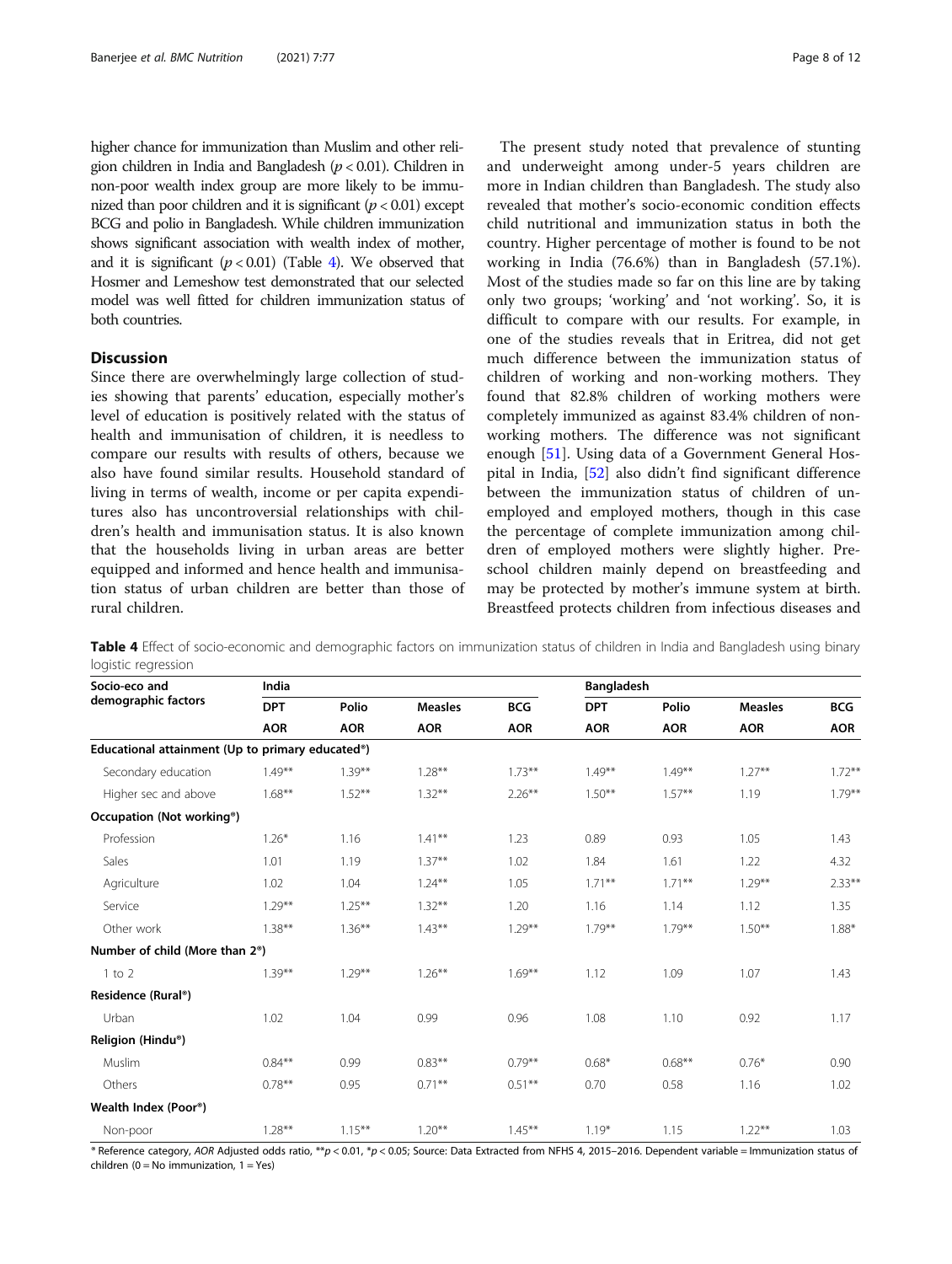affect the nutritional status of the children [\[53\]](#page-10-0). Some study depicts that with increasing age of child, child need complementary food in addition to breastfeeding. Inadequate complementary food also might be a reason of increasing malnutrition in developing countries [\[54](#page-10-0)].

So far as parental occupations are concerned, the results are mixed type. We have in this paper taken a number of occupational status of parents, like 'not working', 'profession', 'sales', 'agriculture', 'service' and 'other work' and we have found significant effect of these occupations on the status of health and immunisation of children when compared it with the category 'not working'. The present study reveals that the children of mothers engaged in agriculture and sales are more likely to be underweight or stunted than the children of not working women in India. However, the result is not statistically significant. The situation is almost opposite in Bangladesh, where the children have less chance in these two categories. The chances of children being stunted (0.767 times) and underweight (0.750 times) are higher among children of mothers engaged in service than of not working mothers. So far as children's health status is concerned, the association between health statuses of children with employment status of parents was found to be significant. In fact, child's poor health status is found to be associated with reduced maternal and paternal employment [\[55](#page-10-0)]. Many studies on childhood vaccination depicts that parental education have a significant influence on child immunization [[56](#page-10-0)–[59](#page-10-0)]. It may be due to better knowledge regarding immunisation schedules of children than non-educated parents [\[60](#page-11-0)]. The chance of getting immunization among children is higher among mothers who are engaged in professional work, sales, agricultural work, services, and other work than not working mother and the result is significant except for few cases.

The present study revealed that mother's educational level has a significant impact on child health and the result is significant in both the countries. Similarly, in other studies, we observed that the children of educated mothers were fully immunised compared to noneducated mothers [\[57](#page-10-0), [58](#page-10-0), [61\]](#page-11-0). The present study reveals that the chance of getting immunization of children increases as mother's educational level increases. Better immunization among children is observed among mother's who are engaged in service and the result is significant except BCG vaccination. The chance of being immunized among children increases whose mothers are engaged in other work and it is significant at 1% level. Parental literacy has a significant impact on children immunization status [[62\]](#page-11-0). The present study depicts that in India, the chance of being normal (not underweight) is higher among children of secondary educated mothers (odd ratio = 1.582) and highest among children of higher secondary or above educated mothers (odd ratio 2.744) than primary educated mother. Similar result is found in case of stunting. Thus, women's literacy level plays an important role in reducing child's malnourishment as found by many other studies [[33,](#page-10-0) [63](#page-11-0), [64](#page-11-0)]. Many studies depict a significant association of mother's education on child's stunting [\[65](#page-11-0)–[67\]](#page-11-0). In Bangladesh, the chance of getting stunted children is lower among secondary educated mothers (1.379 times) and higher and above educational group (2.781 times) mothers than mothers educated up to primary level. Underweight children are less likely to be observed among secondary educated mothers (1.395 times) and higher and above educated group of mothers (2.708 times) than mothers educated up to primary level. Children with parents with no education were more likely to be underweight than those from parents with secondary or higher level of education [[68\]](#page-11-0). The study also revealed that women with better education level, have better immunization status of their children and it is significant at 1% level.

Women having one or two children are (1.265 times) more likely to have normal (not- stunted) children than women having 2 or more children, and the result is statistically significant. The study also highlighted that religion also influence child health status. A lower immunization status was found in Muslim families than Hindu. Religion also shows significant relation with child immunization status except polio vaccination. The study also reveals that the chance of getting BCG vaccination among children is higher among mothers having 1 or 2 children than 2 or more children. Regarding wealth index, percentage of household with non-poor wealth index in Bangladesh (58%) is found to be higher than in India (33.6%). The study also reveals that the chance of getting immunization becomes less among children with higher household size and the result is significant. Much research revealed that in Bangladesh, the immunization status between the richest and poorest wealth index was statistically significant [[68,](#page-11-0) [69](#page-11-0)]. Again, household size of the family appeared be an important factor of fully immunised children. Children who belong to larger family size were more likely to be unimmunised. Many similar studies were conducted in Indonesia, Greece, and Angola. They reported that children from larger family size were less likely to be fully immunised [[70,](#page-11-0) [71](#page-11-0)].

The present study reveals that women having better wealth index have a higher chance to have normal children (not stunted) (1.399 times) than women belong to poor wealth index. Similar result is observed in case of underweight. The chance of being stunted is less among non-poor children (1.512 times) than poor children and it is significant. The chance of underweight is higher among non-poor children (1.404 times) than children belong to poor wealth index group.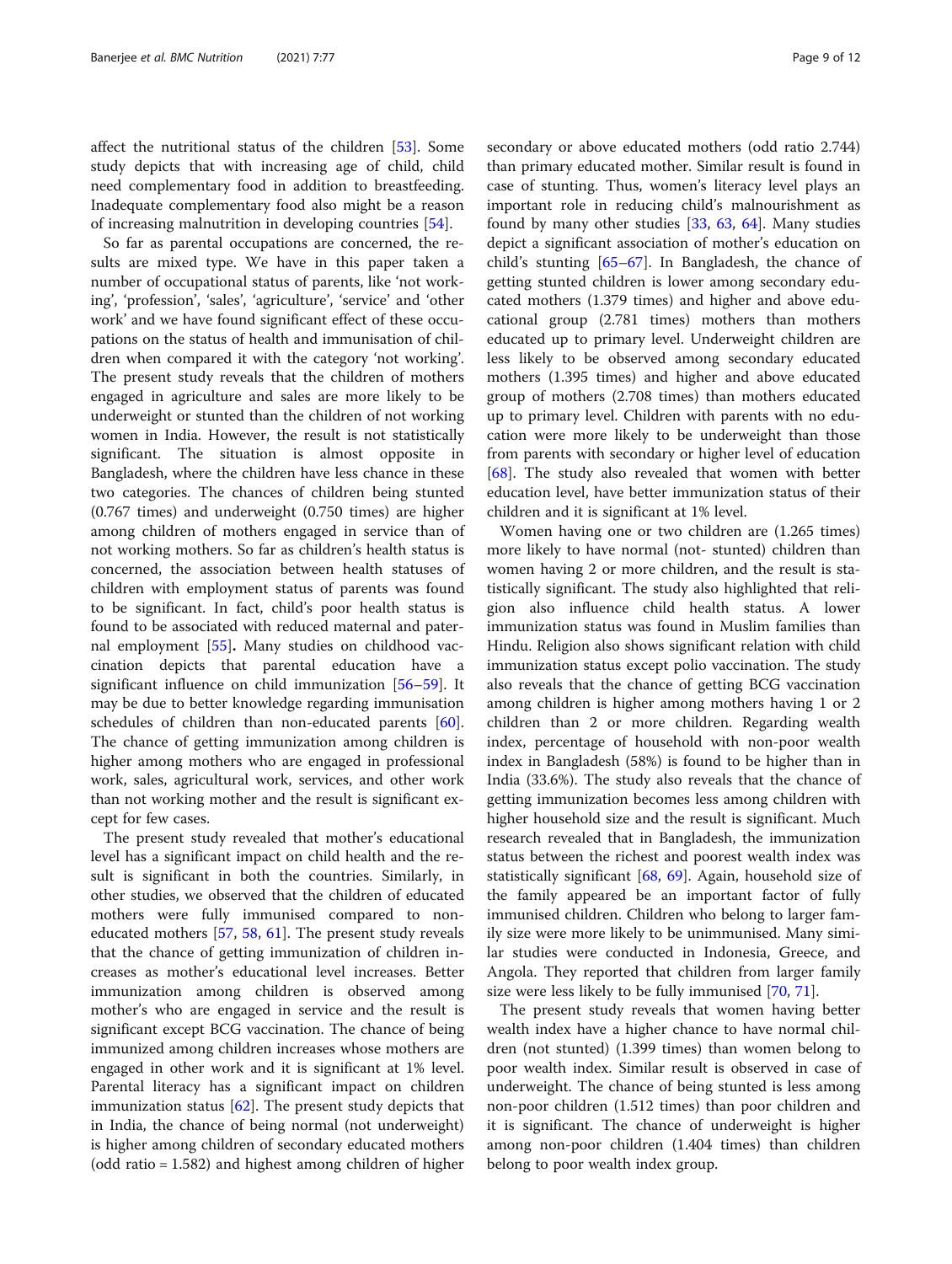<span id="page-9-0"></span>Urban children have better nutritional status than rural children, but no significant association is observed between residential pattern and child nutritional status. The chances of getting DPT (1.277 times), polio (1.152 times) and measles (1.198 times) vaccination are higher among non-poor children than children belong to poor wealth Index group. Vaccination of children is associated with wealth index, distance from health care facility, mother's age, mother's education, etc. [14]. Parental education and household wealth appear to be the two most important predictor of child malnutrition [\[72](#page-11-0), [73](#page-11-0)].

## Conclusions

The study finds that socio-economic and demographic factors play important role in increasing likelihood of children's nutritional status and immunization status. Nutritional status and immunization status is better among children of Bangladesh compared to India. Stunting (38.5%) and underweight (34.6%) among Indian under-five children are higher than Bangladeshi children (stunting, 28.1%; underweight, 20.6%). Mother's educational attainment and wealth index play the most significant roles in determining children's nutritional and immunization status. Bangladesh needs to keep up the good performance and India needs to seriously focus on its child nutritional programs. Higher wealth index, better educational attainment and lower unemployment of Bangladeshi mothers may be the causes of better performances of Bangladesh so far as better nutritional status of children in Bangladesh is concerned. India and Bangladesh governments should improve health policy to increase nutritional and immunization status of under-five children, we hope our findings can help for this purpose.

#### Abbreviations

NFHS-4: National Family Health Survey; BDHS: Bangladesh Demography Health Survey; HAZ: Height for age; WAZ: Weight for age; AOR: Adjusted odds ratio; SD: Standard deviations; WHO: World health organization; UNICEF: United Nations Children's Fund; SPSS: Statistical package for the social science

#### Acknowledgements

The authors would like to acknowledge National Family Health Survey 2015- 16 (NFHS-4) and Bangladesh Demographic and Health Survey (BDHS-2017- 2018) for providing their data.

#### Authors' contributions

SBA, PB designed the experiment. SBA, SR performed the experiment. SBA,SR drafted the manuscript. GH, PB, MP, SBwere involved in data interpretation and statistical analysis. SB, PB, MP, GH critically revised the manuscript. All the authors read and approved the manuscript.

#### Funding

There was no grant, technical or corporate support for this study.

#### Availability of data and materials

The BDHS-2017-2018 and the NFHS-4 datasets are freely available at [https://](https://dhsprogram.com/data/dataset/Bangladesh_Standard-DHS_2017.cfm?flag=0) [dhsprogram.com/data/dataset/Bangladesh\\_Standard-DHS\\_2017.cfm?flag=0](https://dhsprogram.com/data/dataset/Bangladesh_Standard-DHS_2017.cfm?flag=0) and [https://dhsprogram.com/data/dataset/India\\_Standard-DHS\\_2015.](https://dhsprogram.com/data/dataset/India_Standard-DHS_2015.cfm?flag=0) [cfm?flag=0](https://dhsprogram.com/data/dataset/India_Standard-DHS_2015.cfm?flag=0) respectively.

## **Declarations**

#### Ethics approval and consent to participate

The NFHS-4 and 2017–2018 BDHS received ethics approval from the Ministry of Health and Family Welfare, India, and Bangladesh respectively. Both the surveys received written consent from each individual in the study.

### Consent for publication

Not applicable for this study.

#### Competing interests

The authors declare that they have no competing interests.

#### Author details

<sup>1</sup>Department of Anthropology, West Bengal State University, Berunanpukuria PO-Malikapur, Barasat, West Bengal 700126, India. <sup>2</sup>Department of Anthropology, Vidyasagar University, Midnapore, West Bengal 721102, India. <sup>3</sup> Economic Research Unit, Indian Statistical Institute, 203 BT Road, Kolkata West Bengal 700 108, India. <sup>4</sup>Department of Statistics, University of Rajshahi Rajshahi 6205, Bangladesh. <sup>5</sup>Biological Anthropology, Indian Statistical Institute, 203 BT Road, Kolkata, West Bengal 700 108, India.

## Received: 23 March 2021 Accepted: 18 October 2021

#### References

- 1. Coffey D, Spears D. Child height in India. Facts and interpretations from NFHS-4, 201-2016. Econ Polit Wkly. 2018;53(31):87–94.
- 2. Striessing E, Bora JK. Under-five child growth and nutrition status: spatial clustering of Indian districts. Spat Demogr. 2020;8(1):63–84. [https://doi.org/1](https://doi.org/10.1007/s40980-020-00058-3) [0.1007/s40980-020-00058-3](https://doi.org/10.1007/s40980-020-00058-3).
- 3. UNICEF. Improving child nutrition. In: The achievable imperative for global progress. New York: UNICEF; 2013.
- 4. World Health Organization. Childhood nutrition and progress in implementing the international code of marketing of breast-milk substitute. Geneva: WHO; 2002.
- 5. Global Hunger Index 2020. Welt hunger hilife, Concern worldwide, ending extreme poverty whatever, it takes.2020. [https://www.globalhungerindex.](https://www.globalhungerindex.org/pdf/en/2020.pdf) [org/pdf/en/2020.pdf](https://www.globalhungerindex.org/pdf/en/2020.pdf)
- 6. International Institute for Population Sciences (IIPS) and ICF. National Family Health Survey (NFHS-4), 2015–16: India. Mumbai: IIPS; 2017.
- 7. Agarwal RK. Routine immunization, India's Achilles heel. Indian Pediatr. 2008; 45(8):625–8.
- Vaidyanathan R. Immunization coverage among under- five children living along a school student through child – to – child and child- to – parent information, education and communication strategy. Indian J Public Health. 2019;63(4):334–40. [https://doi.org/10.4103/ijph.IJPH\\_424\\_18.](https://doi.org/10.4103/ijph.IJPH_424_18)
- 9. Kanchan SK, Firoz SK, Kurlikar PR, Chourase M, Yadav R, Biswas AB. Status and determinants of child immunisation coverage in three south Asian countries, India, Bangladesh and Nepal: evidence from the demographic and health survey. Sri Lanka J Child Health. 2018;47(1):56–63. [https://doi.](https://doi.org/10.4038/sljch.v47i1.8431) [org/10.4038/sljch.v47i1.8431](https://doi.org/10.4038/sljch.v47i1.8431).
- 10. Reinberg S. Health Day News. Measles Deaths Falling Worldwide. 2021. Available from: [https://consumer.healthday.com/seniorcitizen-informa](https://consumer.healthday.com/seniorcitizen-information-31/misc-death-anddying-news-172/measles-deaths-fallingworldwide-664027.htm) [tion-31/misc-death-anddying-news-172/measles-deaths-fallingworldwide-](https://consumer.healthday.com/seniorcitizen-information-31/misc-death-anddying-news-172/measles-deaths-fallingworldwide-664027.htm)[664027.htm](https://consumer.healthday.com/seniorcitizen-information-31/misc-death-anddying-news-172/measles-deaths-fallingworldwide-664027.htm). Accessed 14 May 2021.
- 11. Frenkel LD, Nielsen K. Immunization issues for the 21st century. Ann Allergy Asthma Immunol. 2003;90(6 Suppl 3):45–52. [https://doi.org/10.1016/S1](https://doi.org/10.1016/S1081-1206(10)61660-2) [081-1206\(10\)61660-2.](https://doi.org/10.1016/S1081-1206(10)61660-2)
- 12. Shrestha S, Shrestha M, Wagle RR, Bhandari G. Predictors of incompletion of immunization among children residing in the slums of Kathmandu valley, Nepal: a case-control study. BMC Public Health. 2016;16(1):1–9. [https://doi.](https://doi.org/10.1186/s12889-016-3651-3) [org/10.1186/s12889-016-3651-3](https://doi.org/10.1186/s12889-016-3651-3).
- 13. Sharma S. Socioeconomic factors of full immunisation coverage in India. World J Vaccines. 2013;3(3):102–10. [https://doi.org/10.4236/wjv.2013.33015.](https://doi.org/10.4236/wjv.2013.33015)
- 14. Rahman M, Obaida-Nasrin S. Factors affecting acceptance of complete immunization coverage of children under five years in rural Bangladesh. Salud Publica Mex. 2010;52(2):134–40. [https://doi.org/10.1590/s0036-3634201](https://doi.org/10.1590/s0036-36342010000200005) [0000200005.](https://doi.org/10.1590/s0036-36342010000200005)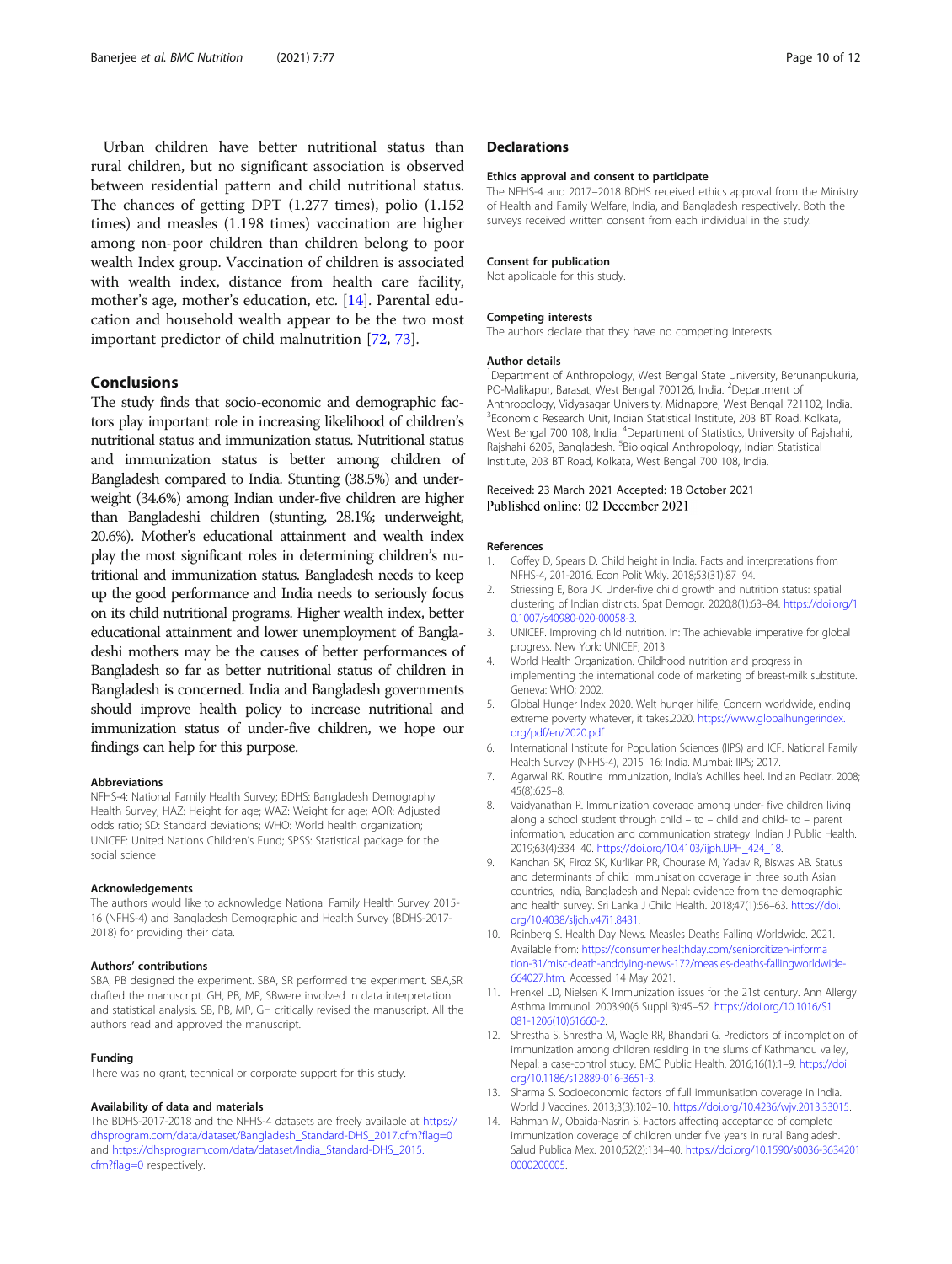- <span id="page-10-0"></span>15. Agarwal S, Kumari A. Immunization status of children and the influence od social factors: a hospital-based study in western Uttar Pradesh. Pediatr Infect Dis. 2014;6(1):25–30. <https://doi.org/10.1016/j.pid.2013.12.004>.
- 16. International Institute of Population Sciences (IIPS) and ORC Macro. National family Health Survey-I (NFHS-I), 1992-1993: India. Mumbai: IIPS. Available at <http://rchiips.org/nfhs/nfhs1.shtml>.
- 17. International Institute of Population Sciences (IIPS) and ORC Macro. National family Health Survey-II (NFHS-2), 1998-1999: India. Mumbai: IIPS. Available at <https://www.dhsprogram.com/pubs/pdf/FRIND2/FRIND2.pdf>.
- 18. International Institute of Population Sciences (IIPS) and ORC Macro. National family Health Survey-III (NFHS-3), 2005-2006: India. Mumbai: IIPS. Available at [https://dhsprogram.com/pubs/pdf/frind3/frind3-vol1andvol2.pdf.](https://dhsprogram.com/pubs/pdf/frind3/frind3-vol1andvol2.pdf)
- 19. Suresh K, Saxena D. Trends and determinants of immunization coverage in India. J Indian Med Assoc. 2000;98:10–4.
- 20. Kar M, Reddaiah VP, Kant S. Primary immunization status of children in slum areas of South Delhi – the challenges of reaching the urban poor. Indian J Community Med. 2001;26(3):151–4.
- 21. Dalal A, Silveira MP. Immunization status of children in Goa. Indian Pediatr. 2005;42(4):401–2.
- 22. Kumar D, Aggarwal A, Gomber S. Immunization status of children admitted to a tertiary-care hospital of North India: reasons for partial immunization or nonimmunization. J Health Popul Nutr. 2010;28(3):300–4.
- 23. Climate Change: Impact on Agriculture and Costs of Adaptation. Food Policy Report. Published by International Food Policy Institute, Washington, D.C. 2009. Available at [http://ebrary.ifpri.org/utils/getfile/collection/p1573](http://ebrary.ifpri.org/utils/getfile/collection/p15738coll2/id/130648/filename/130821.pdf) [8coll2/id/130648/filename/130821.pdf.](http://ebrary.ifpri.org/utils/getfile/collection/p15738coll2/id/130648/filename/130821.pdf)
- 24. Global Nutrition Report Shining a light to spur action on nutrition. Bristol, UK: Development Initiatives. 2018. p. 1–161. [https://globalnutritionreport.](https://globalnutritionreport.org/reports/global-nutrition-report-2018) [org/reports/global-nutrition-report-2018.](https://globalnutritionreport.org/reports/global-nutrition-report-2018)
- 25. Basu C, Chakrabarti S. Goswami. Assessment of under- nutrition using composite index of anthropometric failure (CIAF) among the school children of north 24 Parganas district of West Bengal, India. Anthropologie. 2019;57(3):315–28. [https://doi.org/10.26720/anthro.19.08.30.1.](https://doi.org/10.26720/anthro.19.08.30.1)
- 26. Matthew LB, Bradley FC, Laura EP, Wagner AI. Socioeconomic factors associated with full childhood vaccination in Bangladesh, 2014. Int J Infect Dis. 2018;69:35–40. [https://doi.org/10.1016/j.ijid.2018.01.035.](https://doi.org/10.1016/j.ijid.2018.01.035)
- 27. Obiols M. Countries with highest GDO growth. Gob Finance Mag. 2017. Available at [https://www.gfmag.com/global-data/economic-data/gdp](https://www.gfmag.com/global-data/economic-data/gdp-growth-for-the-major-economies-of-the-world)[growth-for-the-major-economies-of-the-world.](https://www.gfmag.com/global-data/economic-data/gdp-growth-for-the-major-economies-of-the-world) Accessed 15 July 2021.
- 28. Ahmedn SM, Alam BB, Anwar I, Begum T, Huque RK, Khan J. Bangladesh health system review. Bangladesh Health system Review. 5(3). World Health Organization, Regional Office for the Western Pacific: Manila; 2015.
- 29. Eveleth PB, Tanner JM. Worldwide variation in human growth. Cambridge: Cambridge University Press; 1976. Available at [https://www.cambridge.org/](https://www.cambridge.org/bd/academic/subjects/life-sciences/biological-anthropology-and-primatology/worldwide-variation-human-growth?format=HB&isbn=9780521350242) [bd/academic/subjects/life-sciences/biological-anthropology-and-primatology/](https://www.cambridge.org/bd/academic/subjects/life-sciences/biological-anthropology-and-primatology/worldwide-variation-human-growth?format=HB&isbn=9780521350242) [worldwide-variation-human-growth?format=HB&isbn=9780521350242](https://www.cambridge.org/bd/academic/subjects/life-sciences/biological-anthropology-and-primatology/worldwide-variation-human-growth?format=HB&isbn=9780521350242).
- 30. Eveleth PB, Tanner JM, Tanner JM. Worldwide variation in human growth. Cambridge: Cambridge University Press; 1990. [https://doi.org/10.1017/](https://doi.org/10.1017/CBO9780511629105) [CBO9780511629105](https://doi.org/10.1017/CBO9780511629105).
- 31. Barker DJ, Osmond C. Infant mortality, childhood nutrition, and ischaemic heart disease in England and Wales. Lancet. 1986;327(8489):1077–81. [https://](https://doi.org/10.1016/S0140-6736(86)91340-1) [doi.org/10.1016/S0140-6736\(86\)91340-1](https://doi.org/10.1016/S0140-6736(86)91340-1).
- 32. Dewey KG, Begum K. Long-term consequences of stunting in early life. Matern Child Nutr. 2011;7(s3):5–18. [https://doi.org/10.1111/j.1740-8709.2011.](https://doi.org/10.1111/j.1740-8709.2011.00349.x) [00349.x.](https://doi.org/10.1111/j.1740-8709.2011.00349.x)
- 33. Kar BR, Rao SL, Chandramouli B. Cognitive development in children with chronic protein energy malnutrition. Behav Brain Funct. 2008;4(1):1–12. [https://doi.org/10.1186/1744-9081-4-31.](https://doi.org/10.1186/1744-9081-4-31)
- 34. Victora CG, Adair L, Fall C, Hallal PC, Martorell R, Richter L, et al. Maternal, & group, C. U. S. Maternal and child undernutrition: consequences for adult health and human capital. Lancet. 2008;371(9609):340–57. [https://doi.org/1](https://doi.org/10.1016/S0140-6736(07)61692-4) [0.1016/S0140-6736\(07\)61692-4](https://doi.org/10.1016/S0140-6736(07)61692-4).
- 35. Martorell R. The nature of child malnutrition and its long-term implications. Food Nutrition Bull. 1999;20(3):288–92. [https://doi.org/10.1177/156482](https://doi.org/10.1177/156482659902000304) [659902000304.](https://doi.org/10.1177/156482659902000304)
- 36. Alderman H, Hoddinott J, Kinsey B. Long term consequences of early childhood malnutrition. Ox Econ Pap. 2006;58(3):450–74. [https://doi.org/10.1](https://doi.org/10.1093/oep/gpl008) [093/oep/gpl008](https://doi.org/10.1093/oep/gpl008).
- 37. Lakshminarayanan S, Jayalakshmy R. Diarrheal diseases among children in India: current scenario and future perspectives. J Nat Sci Biol Med. 2015;6(1): 24–8. <https://doi.org/10.4103/0976-9668.149073>.
- 38. Hill K, Zimmerman L, Jamison DT. Mortality risks in children aged 5-14 years in low-income and middle-income countries: a systematic empirical analysis. Lancet Glob Health. 2015;3(10):e609–16. [https://doi.org/10.1016/](https://doi.org/10.1016/S2214-109X(15)00044-3) [S2214-109X\(15\)00044-3.](https://doi.org/10.1016/S2214-109X(15)00044-3)
- 39. Malhotra C, Kyung DY. Socio-economic disparities in health system responsiveness in India. Health Policy Plan. 2012;28(2):197–205. [https://doi.](https://doi.org/10.1093/heapol/czs051) [org/10.1093/heapol/czs051.](https://doi.org/10.1093/heapol/czs051)
- 40. Black RE, Morris SS, Bryce J. Where and why are 10 million children dying every year? Lancet. 2003;361(9376):2226–34. [https://doi.org/10.1016/S0140-](https://doi.org/10.1016/S0140-6736(03)13779-8) [6736\(03\)13779-8](https://doi.org/10.1016/S0140-6736(03)13779-8).
- 41. Mohsena M, Mascie-Taylor CN, Goto R. Association between socioeconomic status and childhood undernutrition in Bangladesh; a comparison of possession score and poverty index. Public Health Nutr. 2010;13(10): 1498–504. [https://doi.org/10.1017/S1368980010001758.](https://doi.org/10.1017/S1368980010001758)
- 42. Nahar B, Ahmed T, Brown KH, Hossain MI. Risk factors associated with severe underweight among young children reporting to a Diarrhoea treatment facility in Bangladesh. J Health Popul Nutr. 2010;1(32):476–83.
- 43. Bhandari S, Naik V, Narasannavar A, Banjade B. Immunization status of infants residing in an urban community of North Karnataka, India. Al Ameen J Med Sci. 2015;8:305–10.
- 44. Nath B, Singh JV, Awasthi S, Bhushan V, Kumar V, Singh SK. A study on determinants of immunization coverage among 12-23 months old children in urban slums of Lucknow district, India. Indian J Med Sci. 2007;61(11):598– 606. <https://doi.org/10.4103/0019-5359.37046>.
- 45. Solis-Soto MT, Paudel D, Nicoli F. Relationship between vaccination and nutritional status in children: analysis of recent demographic and health surveys. Demogr Res. 2020;42:1–14. [https://doi.org/10.4054/DemRes.202](https://doi.org/10.4054/DemRes.2020.42.1) [0.42.1.](https://doi.org/10.4054/DemRes.2020.42.1)
- 46. Donnell O, Doorslaer E, Wagstaff A, Lindelow M. Analyzing health equity using household survey data: a guide to techniques and their implementation. Washington, DC: The World Bank; 2008; ISBN 0821369342. [https://doi.org/10.1596/978-0-8213-6933-3.](https://doi.org/10.1596/978-0-8213-6933-3)
- 47. Pulok MH, Sabah MNU, Enemark U. Socioeconomic inequalities of child malnutrition in Bangladesh. Int J Soc Econ. 2016;43(12):1439–59. [https://doi.](https://doi.org/10.1108/IJSE-03-2015-0065) [org/10.1108/IJSE-03-2015-0065.](https://doi.org/10.1108/IJSE-03-2015-0065)
- 48. WHO: The WHO Child Growth Standards. 2020. Available online: [https://](https://www.who.int/childgrowth/en/) [www.who.int/childgrowth/en/.](https://www.who.int/childgrowth/en/) Accessed 3 Feb 2020.
- 49. National Institute of Population Research and Training (NIPORT), and ICF. Bangladesh demographic and health survey 2017-18. Dhaka, Rockville: NIPORT and ICF; 2020.
- 50. Alom J, Quddus MA, Islam MA. Nutritional status of under-five children in Bangladesh: a multilevel analysis. J Biosoc Sci. 2012 Sep;44(5):525–35. [https://doi.org/10.1017/S0021932012000181.](https://doi.org/10.1017/S0021932012000181)
- 51. KibreabF LS. Tewelde a. impact of mother's education on full immunization of children aged 12–23 months in Eritrea: population and health survey 2010 data analysis. BMC Public Health. 2020;20(267):1–10.
- 52. Mugada V, Chandrabhotla S, Kaja DS, Machara SGK. Knowledge towards childhood immunization among mothers & reasons for incomplete immunization. J App Pharm Sci. 2017;7(10):157–61.
- 53. Kandala NB, Fahrmeir L, Klasen S, Priebe J. Geo-additive models of childhood undernutrition in three sub-Saharan African countries. Popul Space Place. 2009;15(461):1–26. [https://doi.org/10.1002/psp.524.](https://doi.org/10.1002/psp.524)
- 54. Lewis IA. Young child feeding practices in Nigeria in complementary feeding of young children in Africa and the Middle East. Geneva: World Health Organization; 1999. p. 311–5.
- 55. Kuhlthau KA, Perrin JM. Child health status and parental employment. Arch Pediatr Adolesc Med. 2001;155(12):1346–50. [https://doi.org/10.1001/a](https://doi.org/10.1001/archpedi.155.12.1346) [rchpedi.155.12.1346.](https://doi.org/10.1001/archpedi.155.12.1346)
- 56. Chhabra P, Nair P, Gupta A, Sandhir M, Kannan AT. Immunization in urbanized villages of Delhi. Indian J Pediatr. 2007;74(2):28–33.
- 57. Oleribe O, Kumar V, Awosika-Olumo A, Taylor-Robinson SD. Individual and socioeconomic factors associated with childhood immunization coverage in Nigeria. Pan Afr Med J. 2017;26:1–14. [https://doi.org/10.11604/pamj.2017.2](https://doi.org/10.11604/pamj.2017.26.220.11453) [6.220.11453.](https://doi.org/10.11604/pamj.2017.26.220.11453)
- 58. Schoeps A, Ouédraogo N, Kagoné M, Sei A, Muller O, Becher H. Sociodemographic determinants of timely adherence to BCG, Penta3, measles, and complete vaccination schedule in Burkina Faso. Vaccine. 2013;32(1):96– 102. [https://doi.org/10.1016/j.vaccine.2013.10.063.](https://doi.org/10.1016/j.vaccine.2013.10.063)
- 59. Fitzsimons E, Pongiglione B. The impact of maternal employment on children's weight: evidence from the UK.SSM- population. Health. 2019;7:1– 11. [https://doi.org/10.1016/j.ssmph.2018.100333.](https://doi.org/10.1016/j.ssmph.2018.100333)